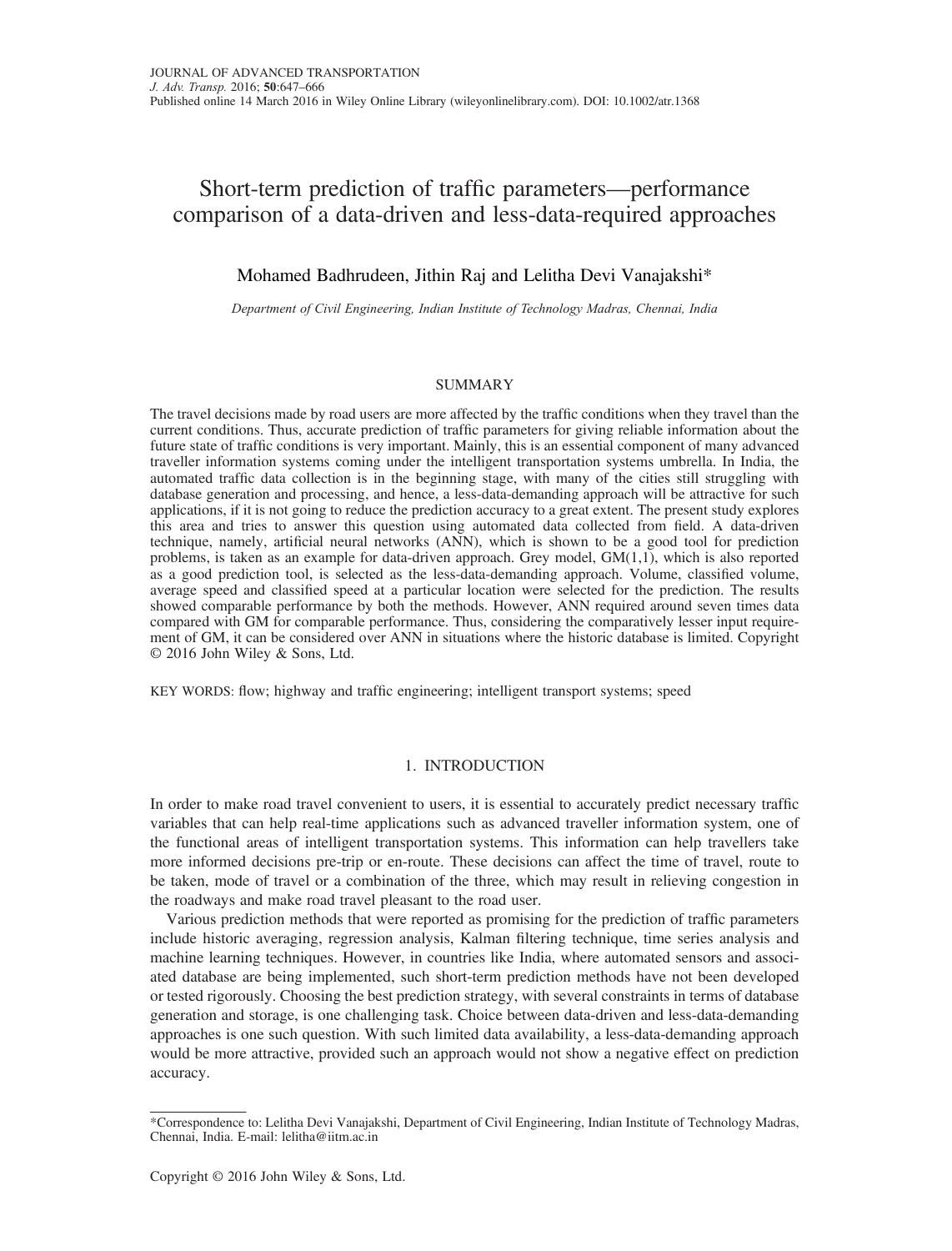The present study explores this area and tries to answer this question using automated data collected from field. The main focus of this paper is to compare the short-term prediction performance of two different prediction tools that are extremely different in terms of data requirement. Artificial neural network (ANN), which is shown to be a good tool for prediction problems, is chosen for the data-driven approach. Grey model (GM), which is also reported as a good prediction tool, is selected for the lessdata-demanding approach. The specific tools, namely, ANN and GM, were chosen based on various studies that reported a wide range of successful application of these approaches in various fields. Volume, classified volume, average speed and classified speed at a particular location were selected for prediction.

Artificial neural network is a machine learning technique inspired by biological nervous systems and is shown to be a good tool for prediction. It is composed of several processing units operating in parallel, making it a good prediction tool when the system under consideration is highly nonlinear. Each of these processing units is known as neurons. Neural networks are trained to adjust the weights of these neurons so that a particular input leads to a specific target. The Grey system theory, initiated by Julong Deng in the 80s [1], is a new methodology that focuses on the study of problems involving small samples and poor information [2]. It deals with uncertain systems with partially known information. In this study, short-term prediction of parameters using these two techniques is carried out and the performance is compared.

## 2. LITERATURE REVIEW

Several research studies have been reported on short-term traffic parameter prediction. In general, studies in this area can be broadly classified into two main classes, namely, (i) data-driven and (ii) less-data-demanding approaches. The data-driven approaches include methods like regression, time series and ANN, which try to capture the relationship between the available data and the corresponding output [3–5]. Some of the important studies coming under this approach are discussed first.

Regression analysis was attempted by many researchers to predict traffic parameters in the near future [6–10]. The time series analysis involves the examination of historical data, extracting essential data characteristics and effectively projecting these characteristics into the future [11–13]. ANN is one of the machine learning techniques that has been extensively used for the prediction of traffic parameters. Kisgyorgi and Rilett [14] used advanced neural network methods called modular neural networks to predict travel time from loop detector and probe vehicle data. Van Lint et al. [3] developed a State space neural network model for freeway travel time prediction under missing data conditions. Liu et al. [4] proposed an approach in which the optimal weight parameters of ANN were found using extended Kalman filter technique for urban arterial travel time prediction. Lam and Xu [15] developed an ANN-based traffic flow model for the estimation of average annual daily traffic, from short-period counts. A dynamic neural network model was proposed by Shen [16] for freeway travel time estimation. Yu et al. [17] proposed a variation-based online travel time prediction approach using clustered neural networks. Zou et al. [18] developed a multi-topology ANN model with a supplemental component of an enhanced k-nearest neighbour (k-NN) model for travel time prediction when the detectors were widely spaced. The purpose of the supplemental k-NN model was to detect potential errors and missing data. Other studies that used ANN for travel time prediction include Liu et al. [19], Van Lint [20], Zhu and Wang [21], and Lee [22].

Ozkurt et al. [23] presented a traffic density estimation and vehicle classification method using neural network. Cetiner *et al.* [24] reported prediction of traffic flow from historical data using ANN and showed a correlation coefficient in the range of 0.85 to 0.95. Mazloumi et al. [25] and Chen et al. [26] proposed an integrated framework to predict bus travel time using ANN. Yaghini et al. [27] used ANN to predict passenger train delay. The study compared the results with prediction methods like decision tree and multinomial logistic regression. Balogee *et al.* [28] studied the driver's response to en-route traffic information provided through radio. They used conventional discrete models for driver's response and evaluated the accuracy of this model using neural network model.

The less-data-demanding approaches include the use of filtering techniques and GM. A review of literature using these techniques is provided as follows. Kalman filter method was employed by Chen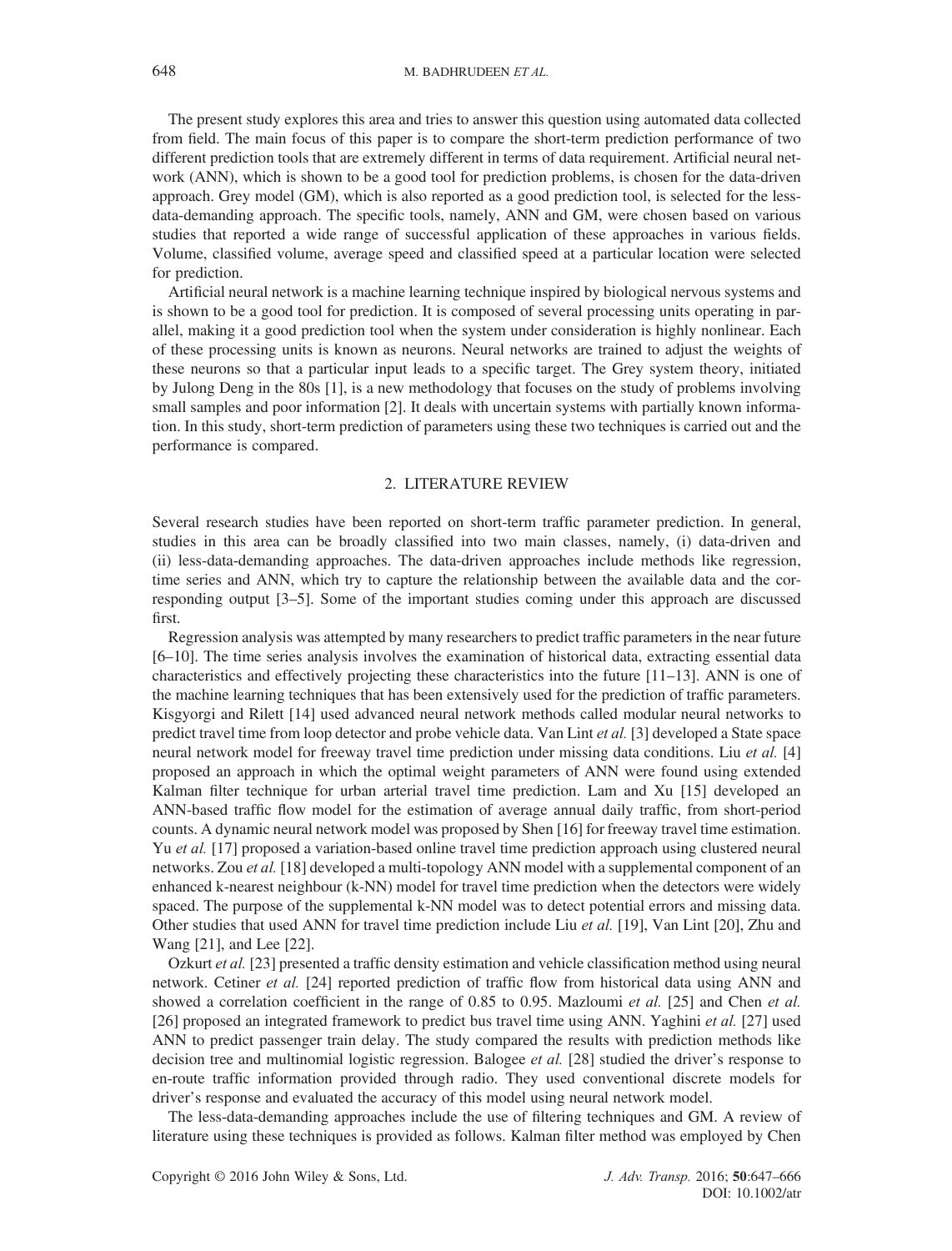and Chein [29] to predict freeway travel time using data obtained from probe vehicles. Chein and Kuchipudi [30] used Kalman filter to predict travel time using real-time data and historic data. Gong and Zhang [31] proposed a combination of Kalman filter and Grey relational entropy methods to forecast traffic volume using the historic database. Okutani and Stephanedes [32] and Wang and Papageorgiou [33] used Kalman filter and extended Kalman filter techniques respectively to predict traffic volume. Under heterogeneous conditions, Vanajakshi et al. [34] employed Kalman filter to predict travel time. Zhang et al. [35] used hierarchical fuzzy rule system optimized by Genetic Algorithms (GAs) to develop an accurate and robust traffic congestion prediction system. Soriguera and Robuste [36] combined data from different sources to arrive at a reliable short-term prediction of highway travel time based on fuzzy logic and a probabilistic approach. Yin et al. [37] used fuzzy logic to classify input data and neural network to specify input–output relationships, to predict urban traffic flow. Sharma et al. [38] used fuzzy logic model under heterogeneous conditions to predict traffic volume and suggested to have extensive data to build a high-quality model. Yu et al. [39] proposed a hybrid model, based on support vector machine (SVM) and Kalman filter technique, to predict bus arrival times using historical data and the latest bus arrival information. Yu and Lam [40] proposed a model to predict traffic flow using multiple kernel learning and SVM methods. Comparison between SVM and ANN was carried out by Vanajakshi and Rilett [41], and concluded that ANN can be replaced by SVM if the training data available are less. Online-SVM regression was used by Neto et al. [42] for predicting traffic flow in both typical or normal and atypical conditions. Zhang and Liu [43] used least squares-SVM to predict travel time index and compared the results with other methods like Kalman filter and Radial Basis Function (RBF) neural network.

Grey model is reported as a promising prediction tool in several other research areas like agriculture, economy, hydrology and finance [44–52]. However, reported applications of GM in the field of traffic engineering are limited and are reviewed here. Sun *et al.* [53] proposed a new self-adapting GM to predict traffic flow at non-detector sections. GM combined with three-point average technique to predict vehicle fatality risk was reported to be highly efficient by Mao and Chirwa [54]. Xu et al. [55] carried out high-road traffic safety evaluations based on neural network and Grey systems theory. GM was used to predict traffic volume in [56, 57] and road traffic accident in [58]. He *et al.* [59] combined Grey method and regression method to forecast regional logistics demand and used Genetic algorithm to improve the accuracy of the model. Zhao *et al.* [60] improved GM forecasting by synthesizing GM with Back Propagation (BP) neural network.

Studies reporting the use of ANN for heterogeneous and less-lane-disciplined traffic are limited. Drakopoulos and Abdulkader [61] studied the neural network training for heterogeneous data and proposed data pruning (removal of noisy data) and ordered training (partitioning of data) as effective methods to deal with heterogeneous data. Padiath *et al.* [62] compared the performance of a historic technique, an ANNbased technique and a model-based technique in predicting traffic density under Indian traffic conditions. However, the study used limited amount of manually collected data. Use of GM under heterogeneous traffic condition was not reported. In addition, under Indian conditions, automated sensors were not available, and hence, prediction problems using approaches such as ANN and GM were not attempted exhaustively.

A summary of the above literature is shown in Table I. From Table I, it can be observed that majority of the studies, especially the ones that used machine learning techniques such as ANN, are from homogeneous traffic conditions. In addition, it can be noted that none of those studies analysed the effect of varying data size on the prediction process. Use of GM for such applications are very limited, and it can be observed that all of them are reported from homogeneous traffic conditions. It can also be noted that none of the studies reported a comparison of the performance of a data-driven and less-data-demanding techniques for the traffic variable prediction problems. In addition, although it was indicated that SVM performed better, compared with ANN, with relatively less data, the data used were in the order of 5 days to several months. However, GMs requirement is found to be 4–10 data points and is considered in this study as a good representation of less-data-demanding technique. Thus, although various tools have been reported for prediction of traffic variables, a systematic comparison of using lessdata-demanding and data-driven techniques is not clearly reported. The present study carries out such a comparison of performance of a data-driven technique, ANN, and a less-data-demanding technique, GM, using automated data collected from field. The performance of these two selected techniques under heterogeneous traffic conditions for the prediction of volume, classified volume, average speed and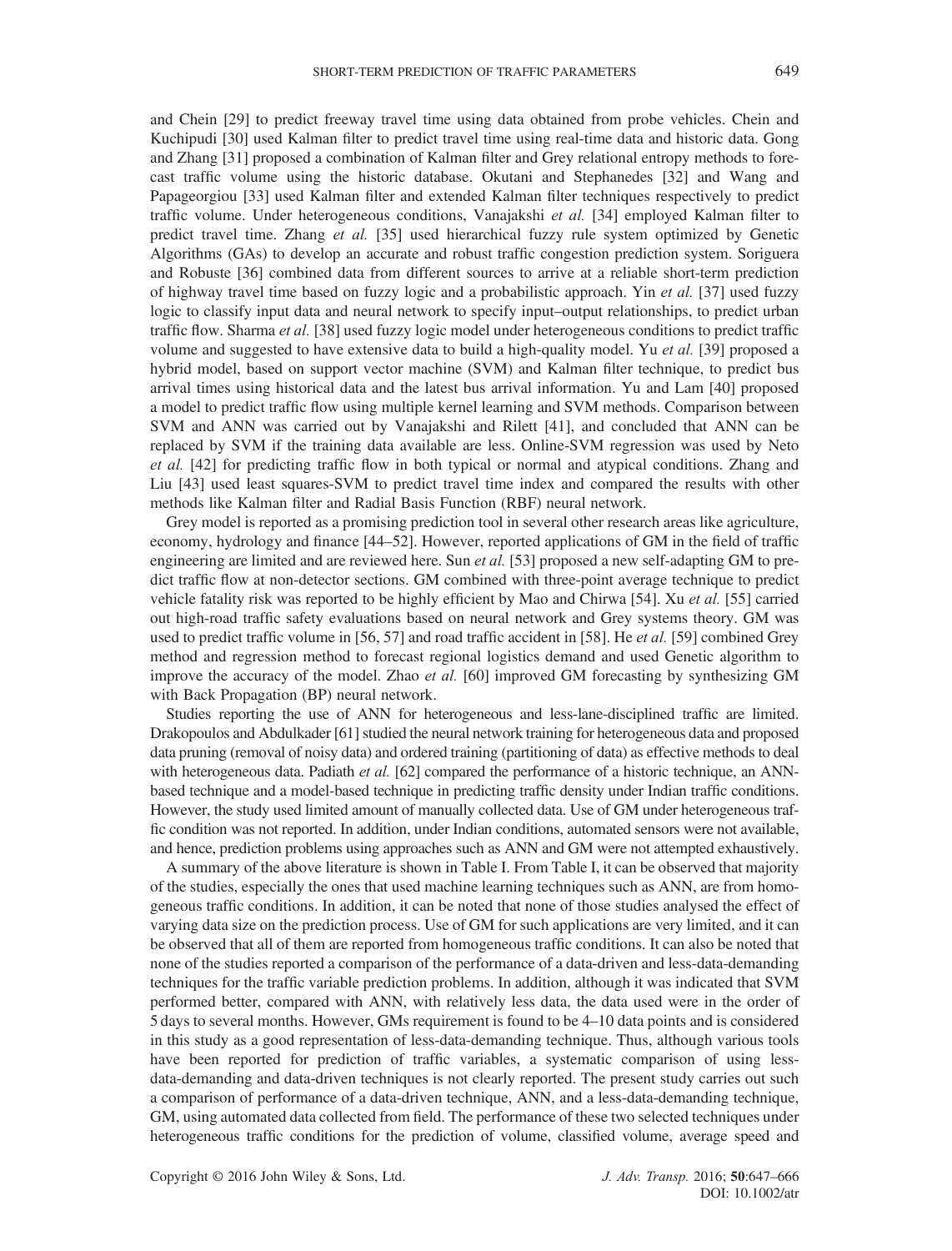| Methods                                                     | References                                                                                                                                                                                                                                           | Traffic conditions | Data used                |
|-------------------------------------------------------------|------------------------------------------------------------------------------------------------------------------------------------------------------------------------------------------------------------------------------------------------------|--------------------|--------------------------|
| Regression                                                  | Kwon et al. (2000),<br>Zhang and Rice (2003),<br>Rice and van Zwet (2004),<br>Lee <i>et al.</i> (2006),<br>Chang et al. (2010)                                                                                                                       | Homogeneous        | $20 - 34$ days           |
| Time series                                                 | Guin (2006), Xia (2006),<br>Liu et al. (2014)                                                                                                                                                                                                        | Homogeneous        | 2–6 months               |
| Artificial neural<br>networks                               | Kisgyorgi and Rilett (2002),<br>Van Lint et al. (2005),<br>Lam and Xu $(2000)$ ,<br>Shen (2008), Yu et al. (2008),<br>Liu et al. (2007),<br>Van Lint (2008),<br>Zhu and Wang (2009),<br>Lee (2009), Cetiner et al. (2010),<br>Mazloumi et al. (2011) | Homogeneous        | 10 days-12 months        |
|                                                             | Padiath et al. (2009)                                                                                                                                                                                                                                | Heterogeneous      | 5 days (1 hour each day) |
| Artificial neural<br>networks combined<br>with other models | Liu et al. (2006),<br>Zou et al. (2008)                                                                                                                                                                                                              | Homogeneous        | 3–6 months               |
| Kalman filter                                               | Chein and Kuchipudi (2003),<br>Yi-shan and Yi $(2013)$ ,<br>Wang and Papageorgiou (2005),<br>Okutani and Stephanedes (1984)                                                                                                                          | Homogeneous        | 7 days                   |
|                                                             | Padiath et al. (2009),<br>Vanajakshi et al.(2009)                                                                                                                                                                                                    | Heterogeneous      | $5-30$ days              |
| Fuzzy logic                                                 | Soriguera and Robuste (2011),<br>Yin et al. (2002),<br>Zhang et al. (2014)                                                                                                                                                                           | Homogeneous        | $1$ day-1 month          |
|                                                             | Sharma et al. (2014)                                                                                                                                                                                                                                 | Heterogeneous      |                          |
| Support vector<br>machine                                   | Yu et al. (2014),<br>Yu and Lam $(2014)$ ,<br>Neto et al. (2009),<br>Zhang and Liu (2009),<br>Vanajakshi and Rilett (2007)                                                                                                                           | Homogeneous        | 5 days-6 months          |
| Grey model                                                  | Zhang (2010),<br>Zhao et al, (2007),<br>Guo <i>et al.</i> (2013)                                                                                                                                                                                     | Homogeneous        | $4-10$ inputs            |

Table I. Summary of literature in the area of traffic variable prediction.

classified speed at a particular location was studied. The present study also includes a detailed analysis to find out the least number of data points required in ANN without compromising on the accuracy, and to find the number of data points required for similar accuracy in both the methods. It also aims to find out how the performance of GM would vary at different locations or under different road traffic conditions.

Thus, the present study, using the automated data available from sensors, would explore the possibility of using both these techniques for traffic variable prediction for intelligent transportation systems applications under Indian conditions. Another objective of the study is to compare the performance of these datadriven and less-data-demanding techniques to help user agencies make a suitable choice of prediction tool, based on the constraints in their data. ANN was selected as a sample data-driven technique based on its satisfactory performance reported in literature. Grey theory was selected as a technique with minimal data requirement because of its limited implementations in the field of transportation so far. Preliminary results of applying these two approaches for such a prediction were reported in [63].

It can be noted that there are several other prediction techniques, such as k-NN, SVM, dynamical systems approach and time series techniques, that can be applied to the same problem. However, the scope of the present study was limited to the comparison of performance of two sample techniques, namely,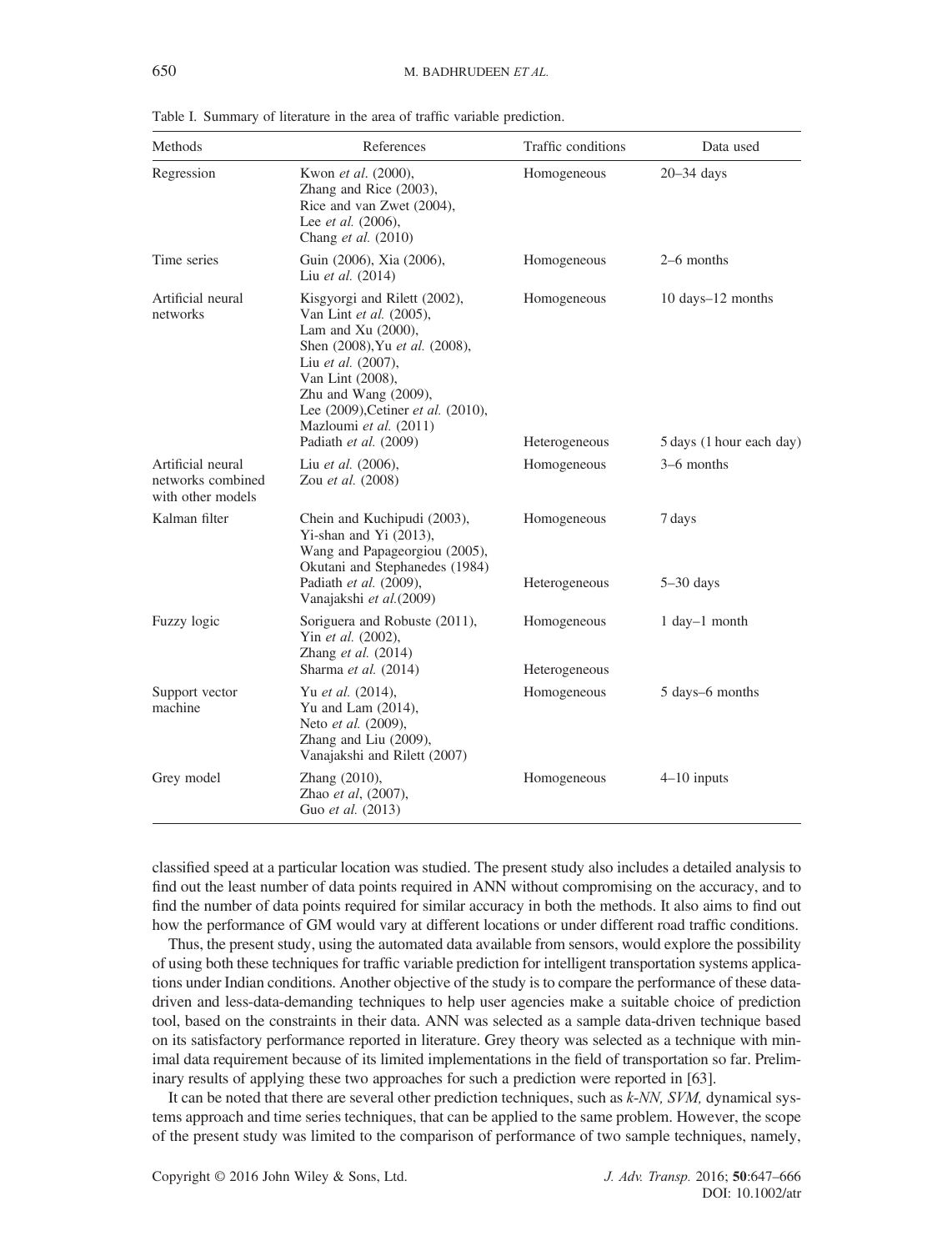ANN and GM as representatives of data-driven and less-data-demanding techniques, based on their good performance in earlier studies. The contributions of this study can be detailed as follows.

This study is motivated to find tools or methods that could be used for prediction of traffic parameters, especially when the data available are limited. Thus, the present study is exploring the tools that can be used during the initial stages of such an implementation, when there is not enough historic information to build on. When the data available are limited, this study shows GM to be one of the possible methods that can be used. With more and more data added, tools like ANN would be a better option, as highlighted by the sensitivity analysis results of this study.

This is one of the first studies that compare the prediction performance of ANN and GM in the area of transportation engineering, paying special attention to the amount of data required for prediction. This study systematically analysed the variation in prediction accuracy with respect to the amount of data in both the cases. In ANN, the training data were varied from 6 to 24 hours and for GM, from 20 to 200 minutes. A comparison was carried out to show the data requirement of both these methods, to obtain equal prediction accuracy. This analysis would thus help in making a choice of the prediction method depending on data availability and accuracy preference.

As it can be seen from the literature review, there have not been many reported studies, which developed field implementable real-time solutions using automated sensor data under mixed traffic conditions based on advanced techniques such as GM and ANN. This is one of the first studies in this direction under Indian traffic conditions. The reported studies on ANN and GM for traffic variable prediction used the data collected in homogeneous and lane-disciplined traffic conditions. The heterogeneity and lack of lane discipline under Indian traffic conditions would add more complexity to the pattern, and hence there is no guarantee that the performance of ANN and GM would be the same as the reported studies. Furthermore, in countries like India, lack of historic and automated sensor data make conventional prediction tools unsuitable to use; the present study contributes here by helping organizations to choose a suitable prediction tool based on data availability and performance requirement. Thus, this is one of the first studies reporting the performance of ANN and GM for these types of applications using automated data under such high-variability traffic conditions.

## 3. DATA COLLECTION

The data required for the present study were collected using a location-based sensor [64] that uses infrared technology for the detection of vehicles. The infrared-based sensor has two units, Tx and Rx, which are the transmitter and the receiver, respectively. These units were placed at the wheelbase level across the road width. Transmitter transmits four Infra Red (IR) beams, two parallel beams and two crisscross beams. Whenever a vehicle passes through the beam, the wheels of the vehicle (not the body of the vehicle) cut through each of the beam. This causes a disturbance in the flow of the beam, and a movement is identified by the sensor. 'Break beam event' occurs when the front wheel cuts all four beams, and the times of these occurrences are noted. Similarly, 'make beam event' occurs when the wheel leaves the beams and the beam becomes whole and time of their occurrences is also recorded. Knowing the time taken by the front wheel to traverse the distance between the two parallel beams, the speed can be calculated. Using these, the sensor calculates the axle length of that vehicle and compares it with pre-defined vehicle classification to identify the type of vehicle that passed through. Thus, if two vehicles travel in parallel and the wheels of the second vehicle get hidden from both parallel and diagonal beams, the count or classification may go wrong. However, it is a rare situation.

The sensor was installed near Perungudi toll plaza, Rajiv Gandhi Salai, Chennai, India, facing the southbound traffic. The units were placed permanently on either side of a three-lane one-directional road of total width 10.4 meters. This road is a representative Indian road with heterogeneous and lane-less traffic conditions, with different classes of vehicles like two wheelers, three wheelers, passenger cars, buses and trucks travelling with no lane discipline. The data were being received from the sensor continuously. The percentage composition of different classes of vehicles at the study location was also analysed. The traffic was grouped into four classes, namely, two wheelers, three wheelers, light motor vehicles (LMVs) and heavy motor vehicles (HMV), and the proportions were found to be 56%, 8%, 31% and 5%, respectively. Small commercial vehicles, light commercial vehicles and passenger cars were grouped under LMV category. HMV includes vehicles like trucks, buses and multi-axle vehicles.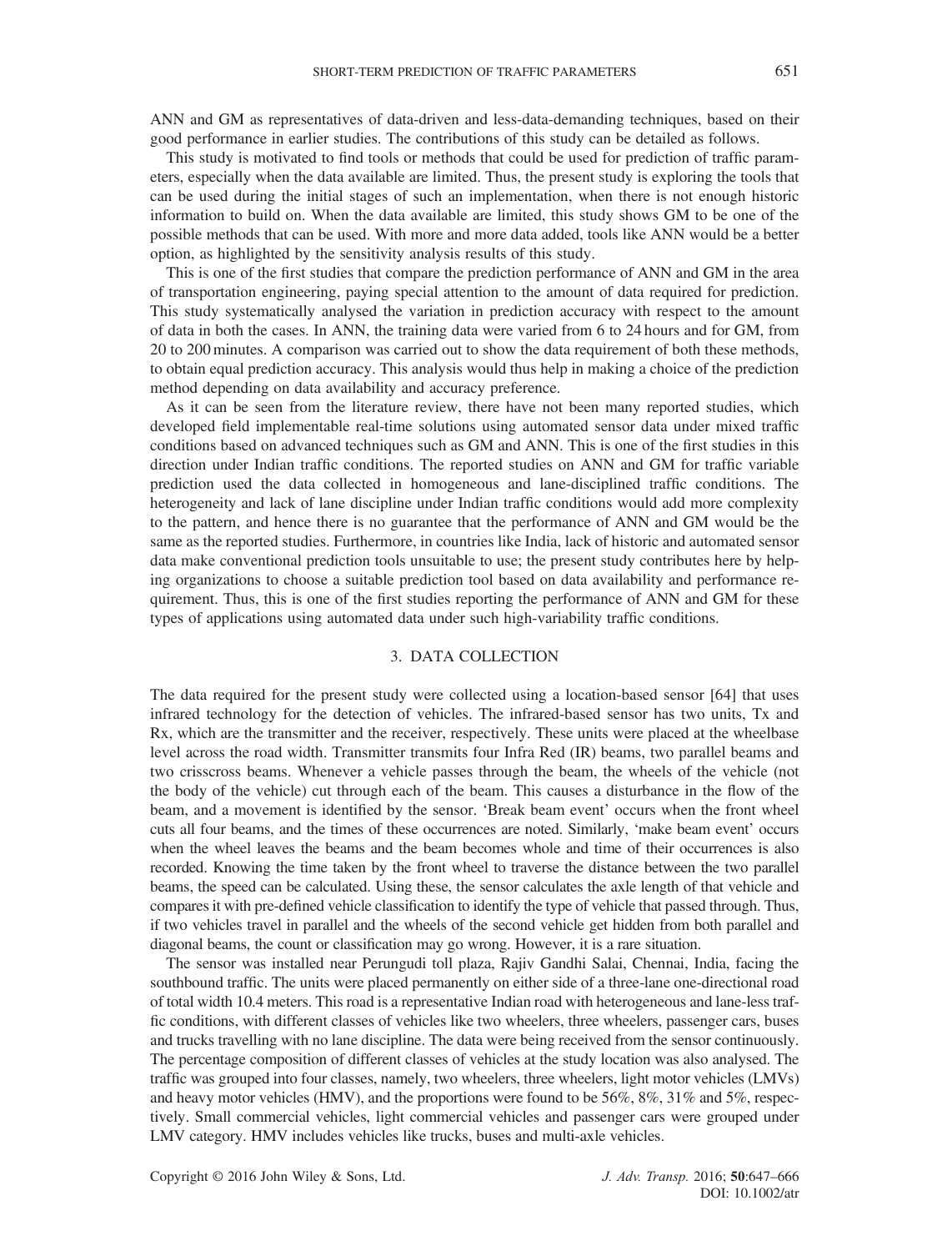However, the selected site was outside the urban centre and was downstream of a toll plaza. Thus, the location was not facing heavy congestion, and most of the time, the vehicles were moving without stop and go situation. A previous study reported the performance of this sensor at this location and summarized the findings on the accuracy of the sensor using different statistical measures [65]. In that study, it was shown that the sensor performs with maximum mean absolute percentage error (MAPE) of 2.68% for volume and speed. For the present study, five days' data were used initially for the analysis (named as Day 1 to 5). To test the performance of ANN over a longer period, another four days' data with a one month gap were also used (Day 6 to 9). Data given by the sensor include per vehicle details such as time stamp, classification, speed, and axle length. Basic data quality checks were carried out to remove any extreme outliers, like vehicles which were identified but not classified. The unclassified vehicles were then removed. It was found that 0.4% of total vehicles were unclassified vehicles. Missing data were then checked for. The missing data were imputed using spline interpolation technique. The percentage of missing data was found to be 0.8%. Only day time data were used for analysis.

The parameters considered for prediction in this study are volume, classified volume, average speed and classified speed. Five minutes was taken as the aggregation interval, and the number of vehicles identified was aggregated over every five minutes for getting the volume data. Similarly, for getting the speed data, speeds of individual vehicles were averaged over that time interval. Classified analysis was carried out only for two wheelers and LMVs, as the number of other classes was lesser as stated earlier. However, the analysis can be extended to all classes, if required.

## 4. PREDICTION TECHNIQUES

#### 4.1. Artificial neural networks

Artificial neural network is a machine learning tool inspired by biological nervous systems and is composed of units operating in parallel. Neural network can be trained to perform a particular function by adjusting the weights of the connections between units. Each of these processing units is known as neurons. Neural networks are trained to adjust the weights of these neurons so that a particular input leads to a specific target. The basic architecture of neural networks is shown in Figure 1. In each neuron, scalar input  $p$  is transmitted through a connection that multiplies it by the scalar weight  $w$  and then



Figure 1. (a) Single neuron with single input; (b) single neuron with vector input; (c) layer of neurons with vector input (Source: [68]).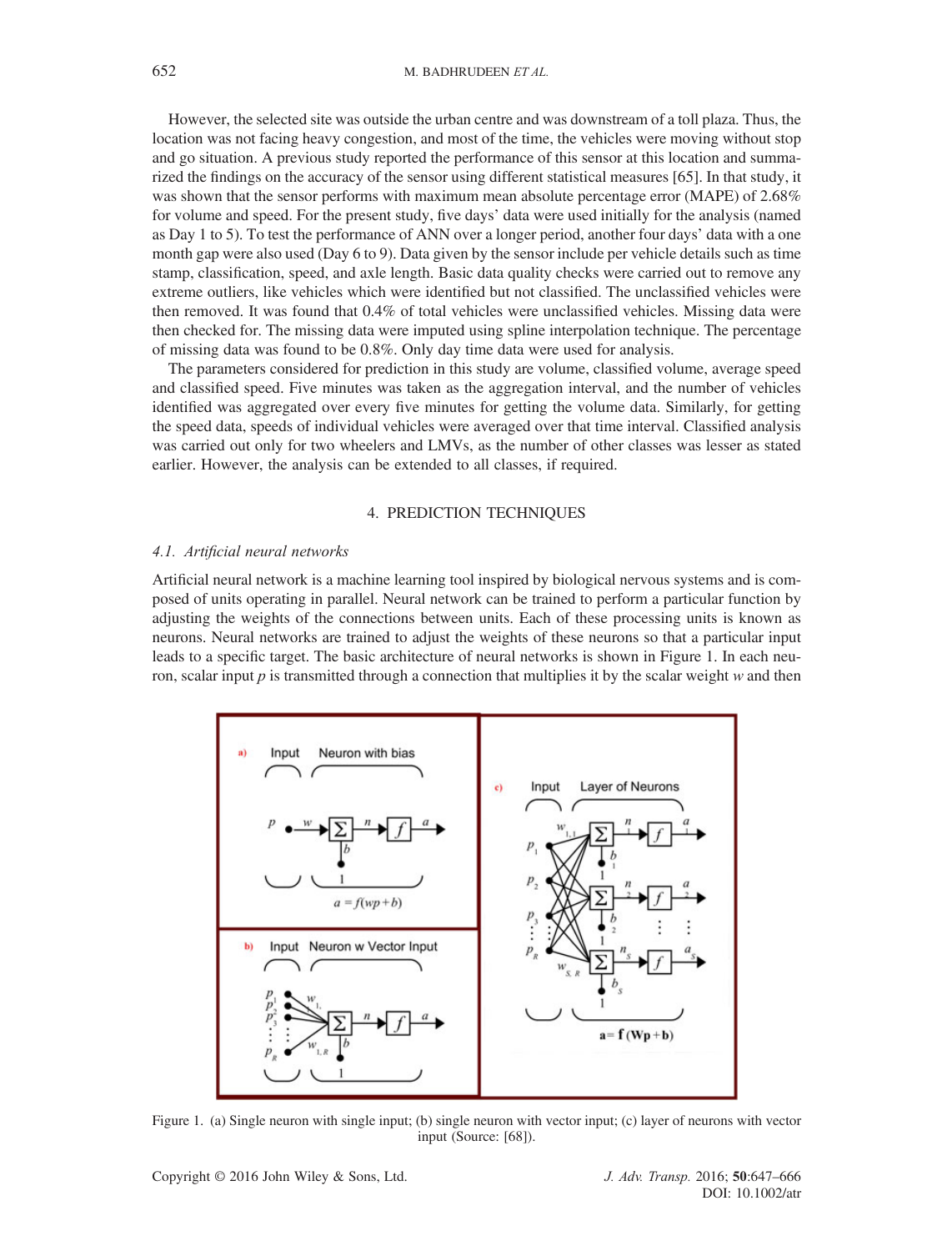added by a bias value b, to compute  $wp + b$ . This sum is the input for the transfer function f that gives an output  $f (wp + b)$ . The variables w and b can then be adjusted to obtain the desired output. The transfer function f can be hardlim, sigmoid or purelin based on the requirement. The output of this neuron will be the input of some other neurons based on connectivity and the process repeats. Thus, the variables w and b are continuously adjusted to obtain the desired output.

There are generally four steps in the ANN training; they are explained as follows in terms of the present study:

- Assembling the training data: Two sets of data are required for training—inputs and targets. Each input and the corresponding targets are used for identifying the weights and bias to produce the best result. In general, more training data lead to better performance. However, if the network is over trained, its generalizing capabilities will be reduced. Hence, a sensitivity analysis was carried out in the present study to identify the optimum size of training data and is explained in Section 5.2.
- Network architecture and initialization of weights: Feed forward network is one of the most commonly adopted architectures and hence was used for the present study. Feed forward networks often have one or more hidden layers of sigmoid neurons followed by an output layer of linear neurons. The number of hidden layers and neurons can be defined while creating the network. Multiple layers of neurons with nonlinear transfer functions allow the network to learn nonlinear and linear relationships between input and output vectors. Weights are randomly initialized; as the training progresses, weights will be adjusted for best performance.
- Training the network: Training was carried out using back-propagation algorithm. This automatically recalculates and brings the error to the minimum in every iteration. The minimization is carried out by updating the network weights and biases in the direction in which the performance function decreases most rapidly.
- Testing: In this step, new data are given to the trained network for getting the corresponding output and to check the accuracy of prediction. Six days' data were used for this purpose in the present study.

Implementation of the previous steps was carried out using MATLAB.

#### 4.2. Grey theory

The Grey system theory, established by Julong Deng in the early 80s [2], is a methodology that focuses on study of problems involving poor information and small samples. The basic assumptions of this approach are that the data used are positive and the time intervals are fixed [1]. In this theory, GM  $(n,h)$  represents the GM, where *n* is the order of the difference equation and *h* denotes the number of variables. Although various types of GMs are there, GM(1,1) model is widely used because of its computational efficiency [66].

GM(1,1), known as 'Grey model first order one variable', is the simplest model with first order differential equation and one variable. To use the  $GM(1,1)$  model, the minimum number of inputs required is four [1]. To reduce the randomness, a new set of data would be generated from the raw data, by applying an operator named accumulating generation operator (AGO). The differential equation is then solved to obtain the predicted value of the system. The inverse accumulating generation operator (IAGO) is applied finally to find the predicted values of the original data. These steps are explained in the succeeding text.

Consider a raw data series of equal time interval,  $X^{(0)}$ 

$$
X^{(0)} = \{X^{(0)}(1), X^{(0)}(2), X^{(0)}(3), \dots, X^{(0)}(n)\} \quad n \ge 4
$$

Applying the AGO to this raw series, the new set of inputs  $X^{(1)}$  is obtained as

 $X^{(1)} = AGO$  of  $X^{(0)} = \{X^{(1)}(1), X^{(1)}(2), X^{(1)}(3), \dots, X^{(1)}(n)\},$ 

Here, AGO can be expressed as

Copyright  $\odot$  2016 John Wiley & Sons, Ltd. J. Adv. Transp. 2016; 50:647–666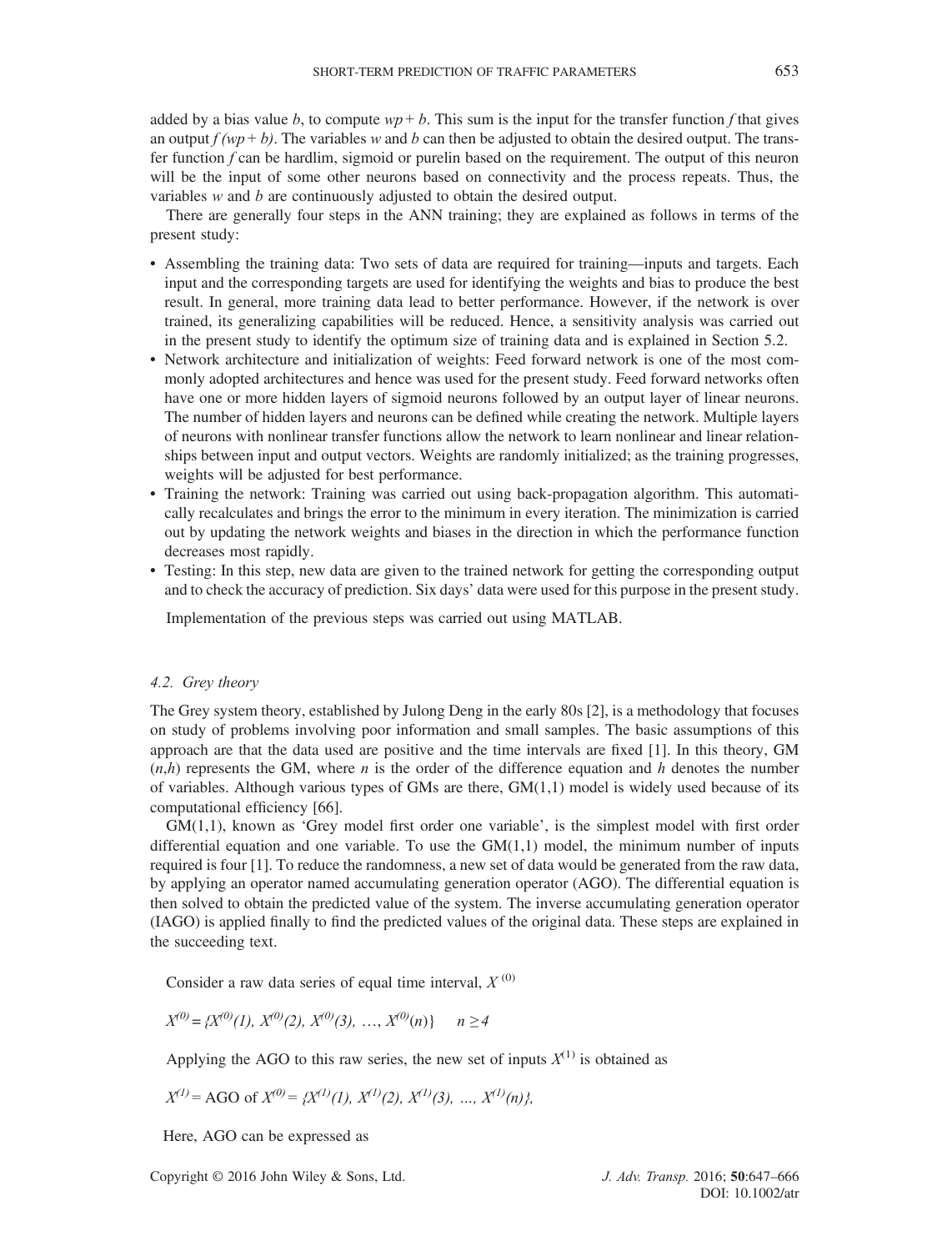$$
X^{(1)}(k) = \sum_{i=1}^{k} X^{(0)}(i), \qquad k = 1, 2, \cdots, n
$$
 (1)

Then the Grey difference equation of  $GM(1,1)$  is

$$
X^{(0)}(k) + az^{(1)}(k) = b \qquad k = 1, 2, \cdots, n
$$
 (2)

where,

 $X^{(0)}(k)$  is called the Grey derivative, *a* the development coefficient, *b* the Grey input. Here,  $z^{(1)}(k)$  is the mean of  $X^{(1)}(k)$  and  $X^{(1)}(k-1)$ . The coefficients a and b can be obtained using the least square method as

$$
(a,b)^{T} = (B^{T}B)^{-1}B^{T}Y_{n}
$$
\n(3)

$$
B = \begin{bmatrix} -z^{(1)}(2) & 1 \\ -z^{(1)}(3) & 1 \\ \vdots & \vdots \\ -z^{(1)}(n) & 1 \end{bmatrix}
$$
 (4)

$$
Y_n = \left[ X^{(0)}(2), X^{(0)}(3), \cdots, X^{(0)}(n) \right]^T
$$
\n(5)

where, B matrix is called data matrix and  $Y_n$  is called constant term vector.

The whitening differential equation of  $GM(1,1)$  is

$$
\frac{dX^{(1)}(k)}{dk} + aX^{(1)} = b\tag{6}
$$

Equation (6) is solved to find  $X^{(1)}(k)$  as

$$
\widehat{X}^{(1)}(k+1) = \left[ X^{(0)}(1) - \frac{b}{a} \right] e^{-ak} + \frac{b}{a} \tag{7}
$$

The IAGO is then carried out on (7) to obtain the restored series value  $\hat{X}^{(0)}(k)$  as

$$
\widehat{X}^{(0)}(k+1) = \widehat{X}^{(1)}(k+1) - \widehat{X}^{(1)}(k)
$$
\n(8)

where  $\widehat{X}^{(0)}(1) = X^{(0)}(1)$ . Substituting (7) in (8),

$$
\widehat{X}^{(0)}(k+1) = \left[ X^{(0)}(1) - \frac{b}{a} \right] e^{-a(k)} (1 - e^a)
$$
\n(9)

Where  $k = 1, 2, ..., n$ .

 $\hat{X}^{(1)}$  denotes the predicted values using the smoothened data using AGO function, and  $\hat{X}^{(0)}$  denotes the predicted value for the actual raw data. This GM was implemented in the present study using MATLAB programming. Overall, the steps involved are given in the following text:

Step 1: Put the raw data as a sequence.

Step 2: Make the new sequence using AGO (Accumulating Generating Operation).

Copyright © 2016 John Wiley & Sons, Ltd. J. Adv. Transp. 2016; 50:647–666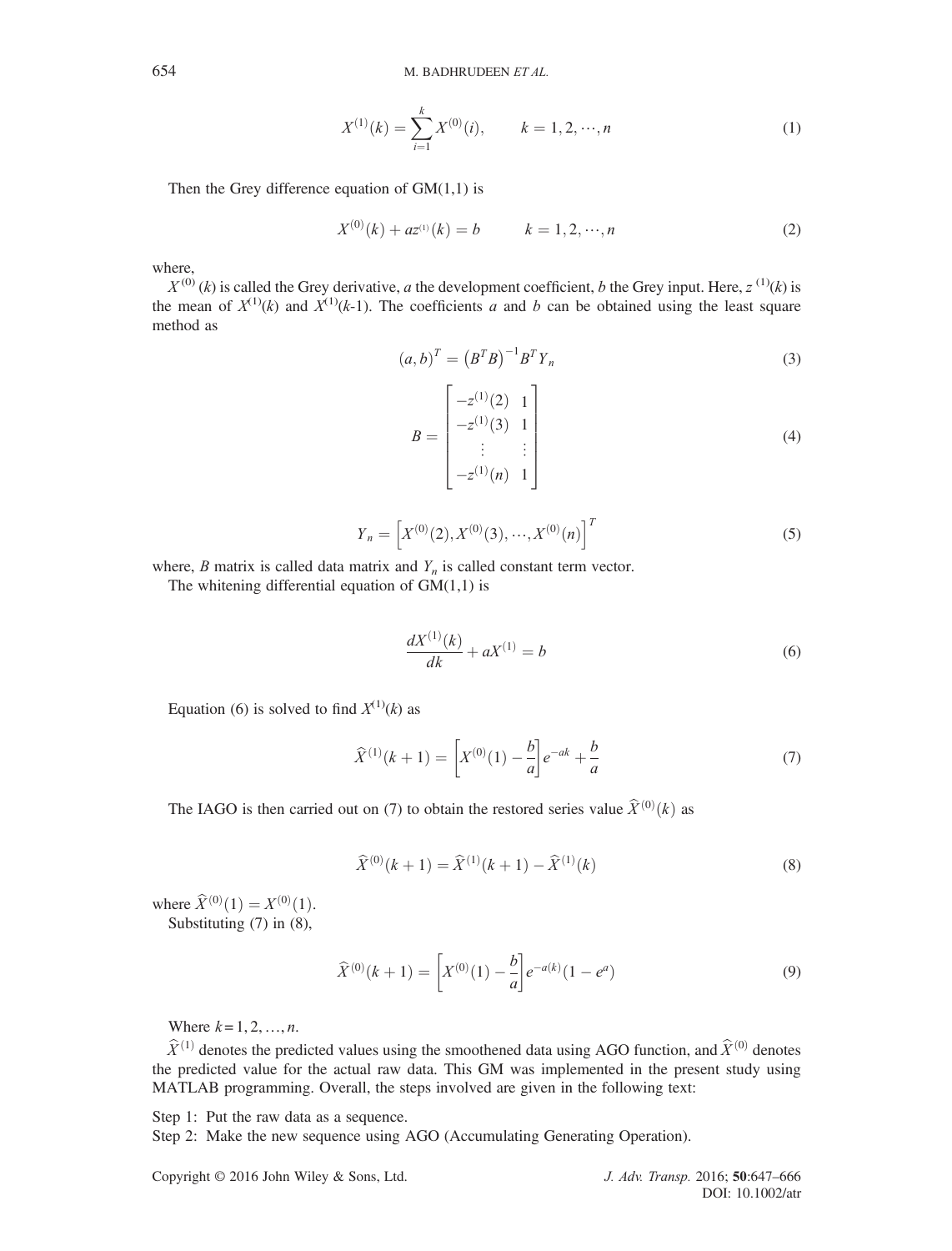- Step 3: Find the mean values of the adjacent values in the sequence.
- Step 4: Establish the Grey Model equation.
- Step 5: Obtain the data matrix B.
- Step 6: Solve for the coefficients *a* and *b*.
- Step 7: Predict the value for the interval  $(k+1)$ .

To quantify the error in prediction, the statistical measure MAPE is used. MAPE is calculated as

$$
MAPE = \frac{1}{n} \sum_{i=1}^{n} \frac{|Actual - Predicted|}{Actual} \times 100\% \tag{10}
$$

where  $n$  is the number of time intervals used.

The steps mentioned earlier are illustrated using the first four volume data from one sample day as follows.

Step 1: Sequencing the raw volume data

$$
X^{(0)}(k) = \{47\ 73\ 84\ 85\}
$$

Step 2: Applying Accumulating Generating Operation (AGO) to the volume data (cumulative values)

 $X^{(1)}(k) = \{47, 120, 204, 289\}$ 

Step 3: Finding mean values of two adjacent volume data in  $X^{(1)}$ 

$$
Z^{(1)}(k+1) = \{83.5 \ 162 \ 246.5\}
$$

Step 4: Establishing Grey model equation

$$
X^{(0)}(k) + az^{(1)}(k) = b
$$
  
73 + a (83.5) = b  
84 + a (162) = b  
85 + a (246.5) = b

Step 5: Obtaining the data matrix, B

$$
\begin{bmatrix} 73 \\ 84 \\ 85 \end{bmatrix} = \begin{bmatrix} -83.5 & 1 \\ -162 & 1 \\ -246.5 & 1 \end{bmatrix} \begin{bmatrix} a \\ b \end{bmatrix}
$$

$$
B = \begin{bmatrix} -83.5 & 1 \\ -162 & 1 \\ -246.5 & 1 \end{bmatrix} Y_n = \begin{bmatrix} 73 \\ 84 \\ 85 \end{bmatrix}
$$

Step 6: Solving for the coefficients  $a$  and  $b$ 

$$
\begin{bmatrix} a \\ b \end{bmatrix} = (B^T B)^{-1} B^T Y_n
$$

$$
\begin{bmatrix} a \\ b \end{bmatrix} = \begin{bmatrix} -0.0728 \\ 68.7219 \end{bmatrix}
$$

Step 7: Predicting the volume for desired interval, 5th interval

Copyright © 2016 John Wiley & Sons, Ltd. J. Adv. Transp. 2016; 50:647–666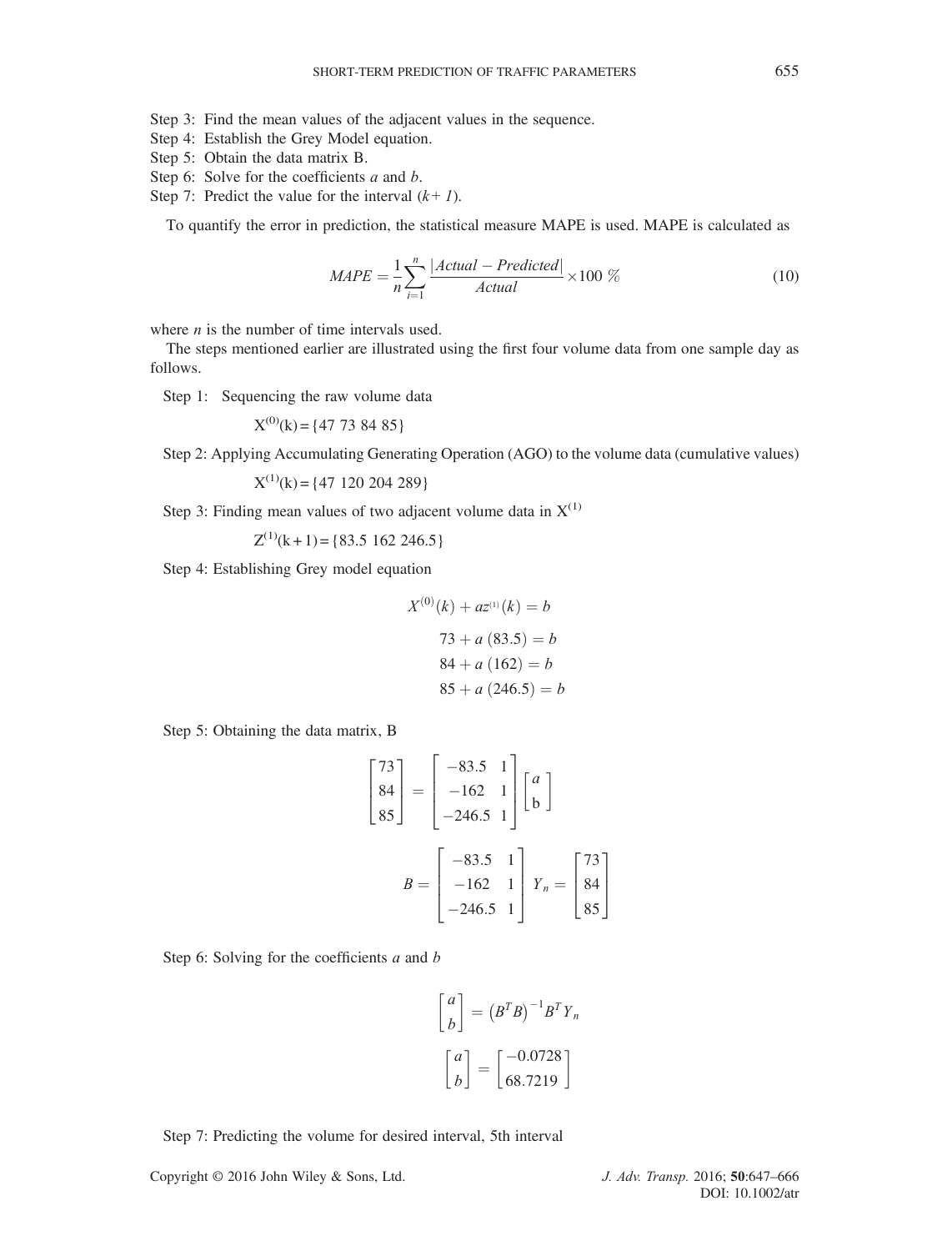$$
\widehat{X}^{(0)}(k+1) = \left[X^{(0)}(1) - \frac{b}{a}\right] e^{-a(k)} (1 - e^a)
$$

$$
\widehat{X}^{(0)}(5) = \left[47 - \frac{68.7219}{(-0.0728)}\right] e^{-a(4)} \left(1 - e^{(-0.0728)}\right)
$$

$$
\widehat{X}^{(0)}(5) = [93]
$$

Step 8: Calculating absolute percentage error

$$
APE = \frac{|Actual - Predicted|}{Actual} \times 100\%
$$

$$
APE = \frac{|96 - 93|}{96} \times 100 = 1.60\%
$$

As explained earlier, GM is designed to handle 'small sample and incomplete information' [67]. GM takes the original data and makes a new sequence of data using accumulating generating operation, a proxy for the original data. This generated data will be a monotonically increasing sequence, the rate of increase of which is referred to as the growth rate of the sequence. The GM makes the prediction based on this growth rate. Thus, if the number of data points is less, the change in the growth rate will be minimal, leading to the best performance. However, how much sample is actually 'small sample' is not well defined. Hence, to find the optimum point, a sensitivity analysis was carried out as explained in the next section. Figure 2 shows the framework of implementation of the methodologies adopted in this study. Broadly, this study has two parts, one is ANN-based prediction



Figure 2. Implementation flow chart. ANN, artificial neural networks; GM, Grey model.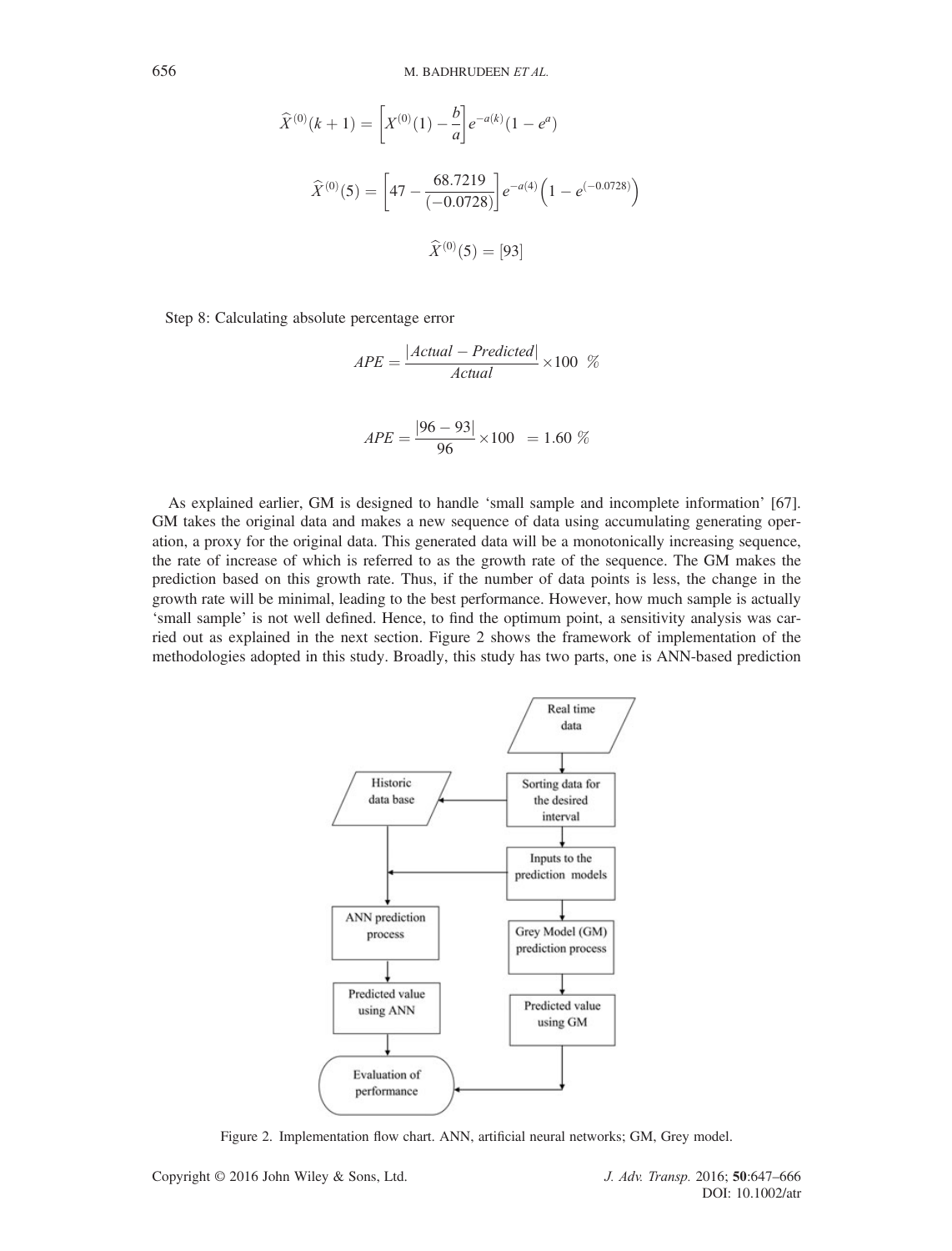and the other is GM-based prediction. In ANN-based prediction, a database is established to train the neural network with the desired number of inputs and time interval. Once the network is trained and ready, real-time data from the automated sensor are given as inputs, and the prediction is obtained. In the GM part, because it does not require a data base, the desired number of previous time interval data from the sensor is given directly to the model as inputs and prediction is carried out. Finally, the predicted values from the two models are evaluated using the actual value and errors are compared.

# 5. SENSITIVITY ANALYSIS OF GREY MODEL AND ARTIFICIAL NEURAL NETWORK

## 5.1. Grey model

As explained earlier, the minimum input required for prediction using GM is four. However, the optimum input size depends on the data used, and hence, a sensitivity analysis was carried out. The input was increased from 4 (20 minutes) to 40, at steps of 5 minutes. The MAPE obtained for each of this input size is shown in Figure 3. GM is designed to handle small sample and incomplete information. After an optimum number of inputs, the MAPE shows that more information causes the model to perform poorly. In this case, it can be seen that the minimum error of 13.67% corresponds to the input size of 19 (95 minutes). Hence, in this study, 19 inputs were used for prediction. Thus, while using GM  $(GM(1,1))$ , first 19 time steps are used for predicting the value at the 20th time step. Similarly, for the 21st time step, immediate previous 19 values are taken as inputs. It has to be noted here that unlike ANN, there is no training in this, and hence, a database is not required. With just 19 previous data points, the next interval value can be predicted.



Figure 3. Change in mean absolute percentage error (MAPE) with increasing inputs in Grey model.

| 10 minutes interval |                     |                                           | 15 minutes interval. |                     |                                           |  |
|---------------------|---------------------|-------------------------------------------|----------------------|---------------------|-------------------------------------------|--|
| No. of inputs       | Inputs<br>(minutes) | Mean absolute<br>percentage error $(\% )$ | No. of<br>inputs     | Inputs<br>(minutes) | Mean absolute<br>percentage error $(\% )$ |  |
| 6                   | 60                  | 14.4227                                   | 4                    | 60                  | 16.1267                                   |  |
| 8                   | 80                  | 13.3772                                   |                      | 75                  | 14.6634                                   |  |
| 10                  | 100                 | 13.0189                                   | 6                    | 90                  | 13.151                                    |  |
| 12                  | 120                 | 13.2612                                   |                      | 105                 | 12.4879                                   |  |
| 14                  | 140                 | 14.1873                                   | 8                    | 120                 | 12.9303                                   |  |

Table II. Mean absolute percentage error variation of Grey model with different intervals.

Copyright © 2016 John Wiley & Sons, Ltd. J. Adv. Transp. 2016; 50:647–666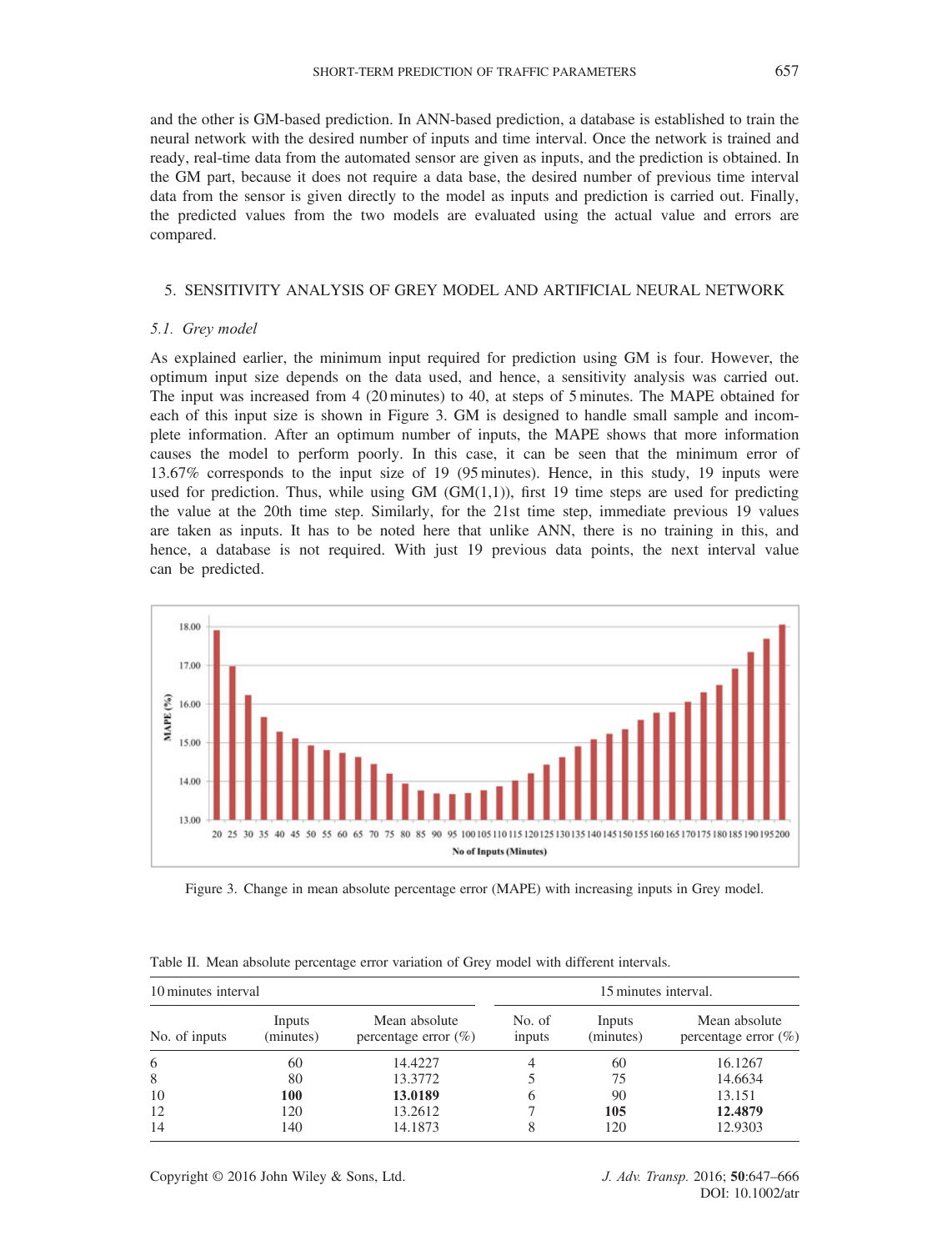Further analysis was carried out to check the effect of input interval size on the optimum value identified earlier. For this, the input time interval was increased to 10 and 15 minutes, and the analysis was repeated. Table II shows the results obtained, and it can be seen that the optimum value remained the same for around 100 minutes in both these cases (highlighted using bold face). Thus, it can be concluded that the optimum input size is independent of the time interval adopted. Hence, the present study used 5-minute interval data, and the input size was selected as 19.

#### 5.2. Artificial neural network

The sensitivity analysis for GM, explained in the earlier section, showed 19 previous time intervals (previous 95 minutes data) as the optimum input set. Similarly, sensitivity analysis for ANN was also carried out, where the number of inputs was varied and the MAPE was observed. Table III shows the MAPE for varying input sizes, from 4 to 24. It can be seen from the table that for varying input sizes, the difference in MAPE is very minimal, which is around 13%. Hence, it was decided to use 19 inputs to make the comparison with GM easy.

Thus, ANN develops a relation between the data point at a particular time step with previous 19 time steps. For example, the first set of input for ANN is the first 19 data points and the corresponding output is the 20th data point. The second set of input is 19 data points from 2nd to 20th, and the corresponding output considered is the  $21<sup>st</sup>$  data point.

However, ANN needs a training data set, the size of which is not well defined. Hence, analysis was carried out to identify the optimum training set required for ANN with 19 inputs. The training data were varied from 6 to 48 hours, and the results obtained are shown in Figure 4.

From the figure, it can be seen that with increasing training data, there is a reduction in MAPE. However, it can be observed that the optimum size is around 36 hours of data. Hence, the present study used 36 hours of data as the training data set in further analysis.

| Number of Inputs | Mean absolute percentage error $(\%)$ |
|------------------|---------------------------------------|
|                  | 13.29                                 |
| 8                | 13.26                                 |
| 12               | 13.18                                 |
| 16               | 13.6                                  |
| 20               | 13.52                                 |
| 24               | 13.46                                 |

Table III. Mean absolute percentage error for varying inputs in artificial neural networks.



Figure 4. Variations of mean absolute percentage error (MAPE) for different amount of training hours in artificial neural networks.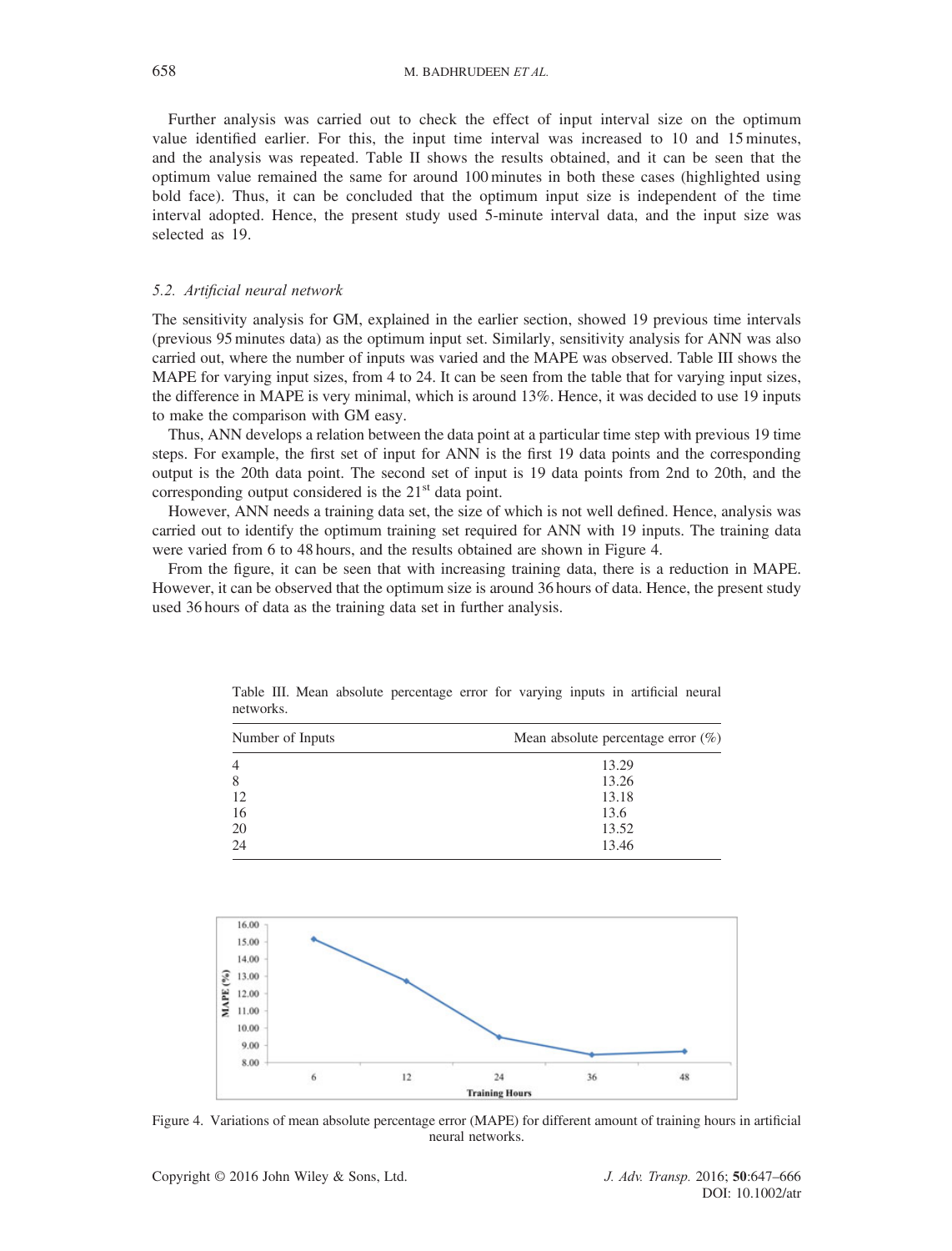## 6. RESULTS

Using the identified inputs and training set from sensitivity analysis, the prediction was carried out, and results obtained are presented and discussed in this section.

### 6.1. Prediction of volume

The actual total volume varies from 50 to 450 vehicles per 5 minutes. Figure 5 shows a sample comparison of actual and predicted volume using both the techniques, GM and ANN (using 4 and 19 inputs), for one sample day, from 7:30 to 17:30 hours. From Figure 5, it can be seen that both the techniques are able to capture the variation in volume correctly. The corresponding MAPEs were 9.53% and 8.24% and 7.68% for ANN using 19 and 4 inputs, and GM, respectively. It can be seen that, overall, the predicted values obtained using both the methods closely match the actual values with GM's performance slightly better than ANN's.

Classified volumes for two wheelers and LMVs were also predicted. The volume per 5 minutes of two wheelers varied from 0 to 300 vehicles and that of LMV varied from 0 to 125 vehicles. Figure 6 shows an overall comparison of error results of the prediction of total and classified volume. It can be seen that the MAPE values of classified volume prediction also show GM to be slightly better than ANN.

Predictions were carried out for the remaining days also, and the results obtained for all 6 days are shown in Table IV. It can be seen that overall prediction performance of ANN and GM is comparable, with GM showing slightly better performance than ANN. However, it has to be noticed that ANN, even when tested with 1 month later data (day 6 to 9) was performing consistently. GM on the other hand does not need any training and hence uses only that day's data.



Figure 5. Comparison of actual and predicted volume. ANN, artificial neural networks.



Figure 6. Comparison of mean absolute percentage error (MAPE) in prediction of volume. ANN, artificial neural networks.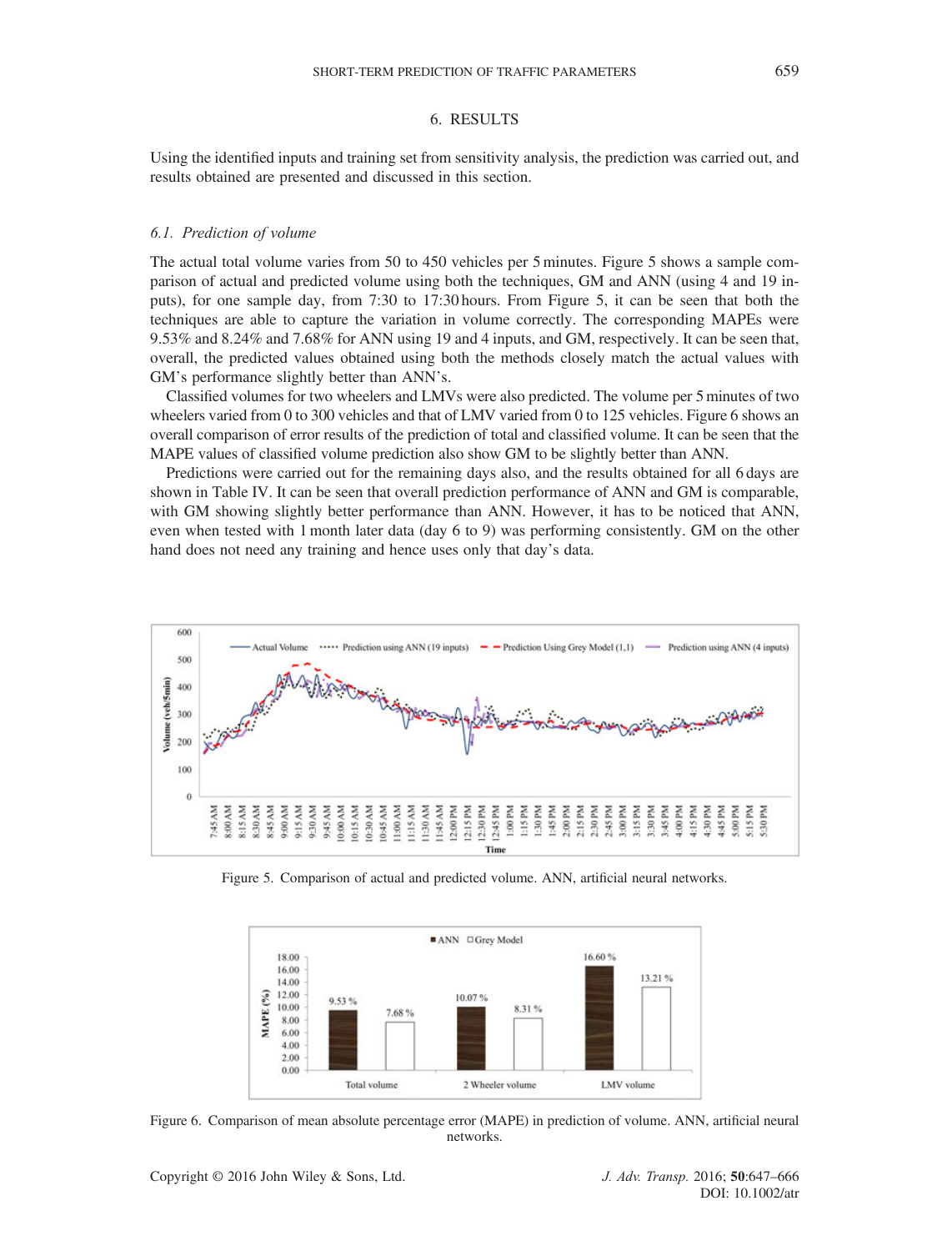| Days  | Volume                 |                          | Two-wheeler<br>volume              |                          | Light motor<br>vehicles volume |                          |
|-------|------------------------|--------------------------|------------------------------------|--------------------------|--------------------------------|--------------------------|
|       | <b>ANN MAPE</b><br>(%) | <b>GM MAPE</b><br>$(\%)$ | <b>ANN MAPE</b><br>$\mathscr{G}_o$ | <b>GM MAPE</b><br>$(\%)$ | <b>ANN MAPE</b><br>$(\%)$      | <b>GM MAPE</b><br>$(\%)$ |
| Day 4 | 7.64                   | 6.75                     | 9.53                               | 8.97                     | 13.52                          | 12.57                    |
| Day 5 | 9.53                   | 7.68                     | 10.07                              | 8.31                     | 16.6                           | 13.21                    |
| Day 6 | 9.16                   | 7.68                     | 9.88                               | 9.44                     | 12.53                          | 12.67                    |
| Day 7 | 8.79                   | 7.31                     | 8.92                               | 9.41                     | 15.67                          | 12.94                    |
| Day 8 | 9.53                   | 7.69                     | 11.3                               | 9.9                      | 14.67                          | 11.88                    |
| Day 9 | 9.68                   | 8.47                     | 9.57                               | 9.85                     | 14.28                          | 13.93                    |

Table IV. MAPE obtained for volume prediction.

ANN, artificial neural networks; MAPE, mean absolute percentage error; GM, Grey model.

# 6.2. Prediction of speed

The average speed in the study location varied from 25 to 50 kmph in the 5 days that were selected. Figure 7 shows the comparison of actual and predicted average speed for Day 5, from 7:30 to 17:30 hours. Similar to volume prediction, both the techniques were able to predict speed values closer to actual values.

Classified analysis was also carried out, and Figure 8 compares the quantified error in prediction of speed for all the cases. Similar predictions were carried out for the remaining days, and the results obtained are shown in Table V. From the results, it can be seen that both the methods had prediction error within 8%, showing good performance. Comparing the two, both the methods showed comparable



Figure 7. Comparison of actual and predicted average speed. ANN, artificial neural networks.



Figure 8. Comparison of mean absolute percentage error (MAPE) in prediction of average speed. ANN, artificial neural networks; LMV, light motor vehicles.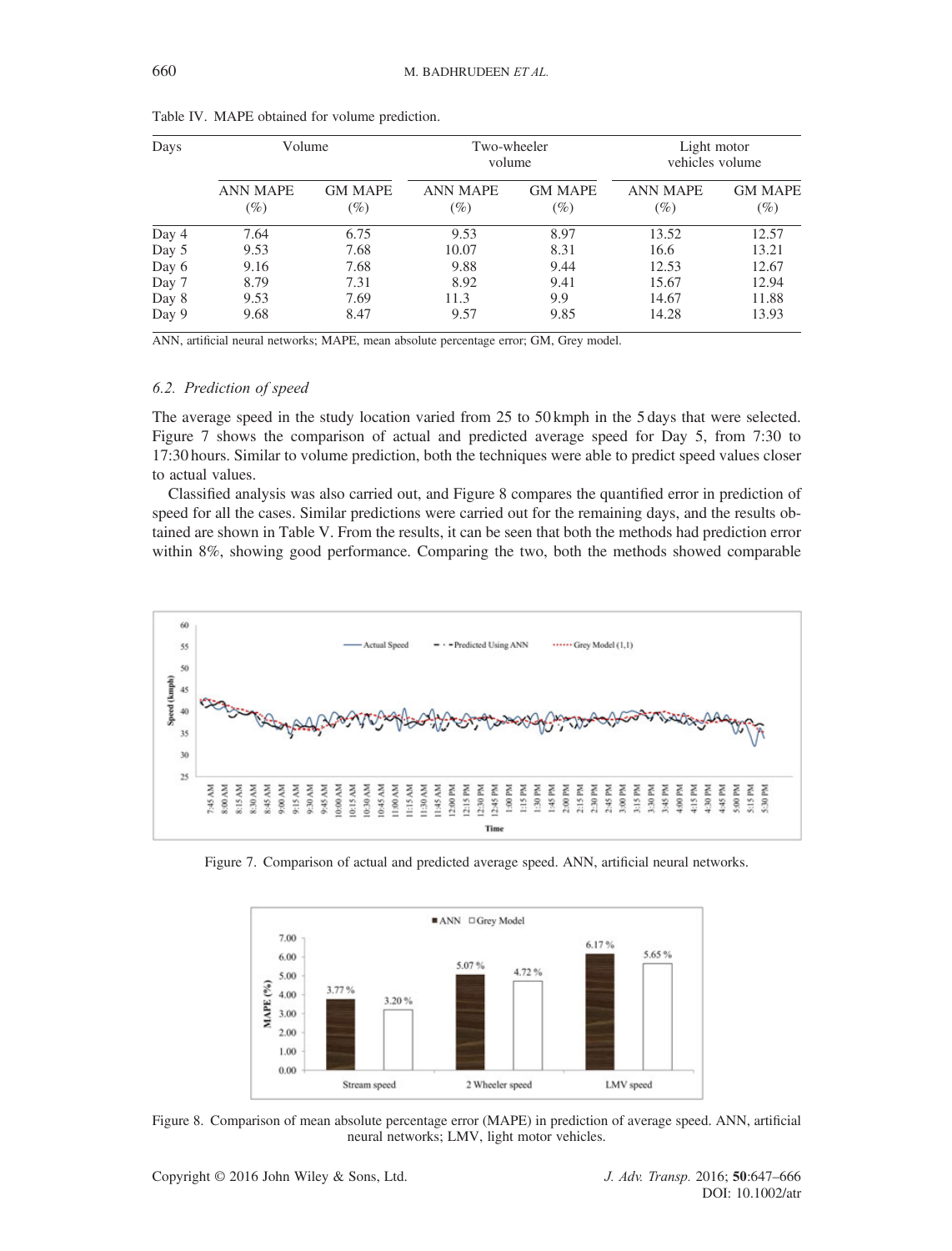| Speed |                           | Two-wheeler speed                 |                           | Light motor vehicles speed |                           |                          |
|-------|---------------------------|-----------------------------------|---------------------------|----------------------------|---------------------------|--------------------------|
| Days  | <b>ANN MAPE</b><br>$(\%)$ | <b>GM MAPE</b><br>$\mathscr{D}_o$ | <b>ANN MAPE</b><br>$(\%)$ | <b>GM MAPE</b><br>$(\%)$   | <b>ANN MAPE</b><br>$(\%)$ | <b>GM MAPE</b><br>$(\%)$ |
| Day 4 | 4.17                      | 3.29                              | 5.5                       | 5.02                       | 7.49                      | 6.57                     |
| Day 5 | 3.77                      | 3.2                               | 5.07                      | 4.72                       | 6.17                      | 5.65                     |
| Day 6 | 4.29                      | 3.69                              | 5.26                      | 5.18                       | 5.74                      | 5.86                     |
| Day 7 | 4.15                      | 3.53                              | 5.46                      | 5.28                       | 6.64                      | 6.23                     |
| Day 8 | 4.63                      | 3.56                              | 5.25                      | 5.02                       | 6.03                      | 6.18                     |
| Day 9 | 4.32                      | 3.21                              | 5.42                      | 5.17                       | 5.64                      | 5.36                     |

Table V. MAPE obtained for speed prediction.

ANN, artificial neural networks; MAPE, mean absolute percentage error; GM, Grey model.

performance in terms of MAPE. Thus, GM can be considered as a promising prediction tool, in the absence of a historic database, which is essential for ANN.

## 7. ARTIFICIAL NEURAL NETWORK AND GREY MODEL PREDICTION COMPARISON

As the main objective of the present study is to compare the performance of two different prediction tools, one which is data-driven and the other less-data-demanding, a comparison of the results of the sensitivity analysis was carried out to find the optimum data requirement for both. As discussed in the earlier section, GM was run with inputs varying from 4 to 40, and ANN was run for a training data of 6 to 48 hours. The MAPE obtained for each of this input size is tabulated and is shown in Table VI. It can be seen that for GM, the minimum error of 13.67% was obtained for an input size of 19 (95 minutes). Results obtained for ANN showed a comparable performance with a MAPE of 12.72% with a training data of 12 hours. Thus, it can be concluded that the amount of data required for both ANN and GM to perform equally is 95 to 100 minutes for GM and 12 hours for ANN (highlighted in Table VI using boldface). This result from ANN and GM clearly indicates that GM requires lesser data than ANN for comparable performance and hence can be considered under scenarios where availability of data is limited.

# 8. TRANSFERABILITY OF ARTIFICIAL NEURAL NETWORK AND GREY MODEL

To check the transferability of the two tools, two more days' data from two different locations in Chennai, India, namely, Gurunanak College and Tidel Park were considered. The volume data were compiled into every 5-minute interval. At Gurunanak College, the traffic flow is two-way, with no median and the volume count was taken in both directions. At Tidel Park, the traffic flow is one-way. As the data collected from these sites were limited, the already trained network using data from other sites was used for prediction of volume using ANN. Because of the same reason, GM was also run with the minimum required four inputs. Table VII tabulates the statistical parameters of all the sites, as well as the comparison of prediction performance at these locations. It can be observed that at Tidel Park location, the prediction errors are higher compared with other sites; this could be a result of the high coefficient of variation observed at that location. It can be observed that ANN is still able to perform better with a MAPE of 13.14%, even though the ANN network was trained using data from another

| GM—no. of inputs (minutes) | <b>GM MAPE</b> | ANN—no. of inputs (hours) | <b>ANN MAPE</b> |
|----------------------------|----------------|---------------------------|-----------------|
| 50                         | 14.93          |                           | 15.15           |
| <b>100</b>                 | 13.7           | 12                        | 12.72           |
| 150                        | 15.35          | 24                        | 9.47            |
| 200                        | 18.06          | 36                        | 8.45            |
|                            |                | 48                        | 8.64            |

Table VI. MAPE for varying input size for both ANN and GM.

ANN, artificial neural networks; MAPE, mean absolute percentage error; GM, Grey model.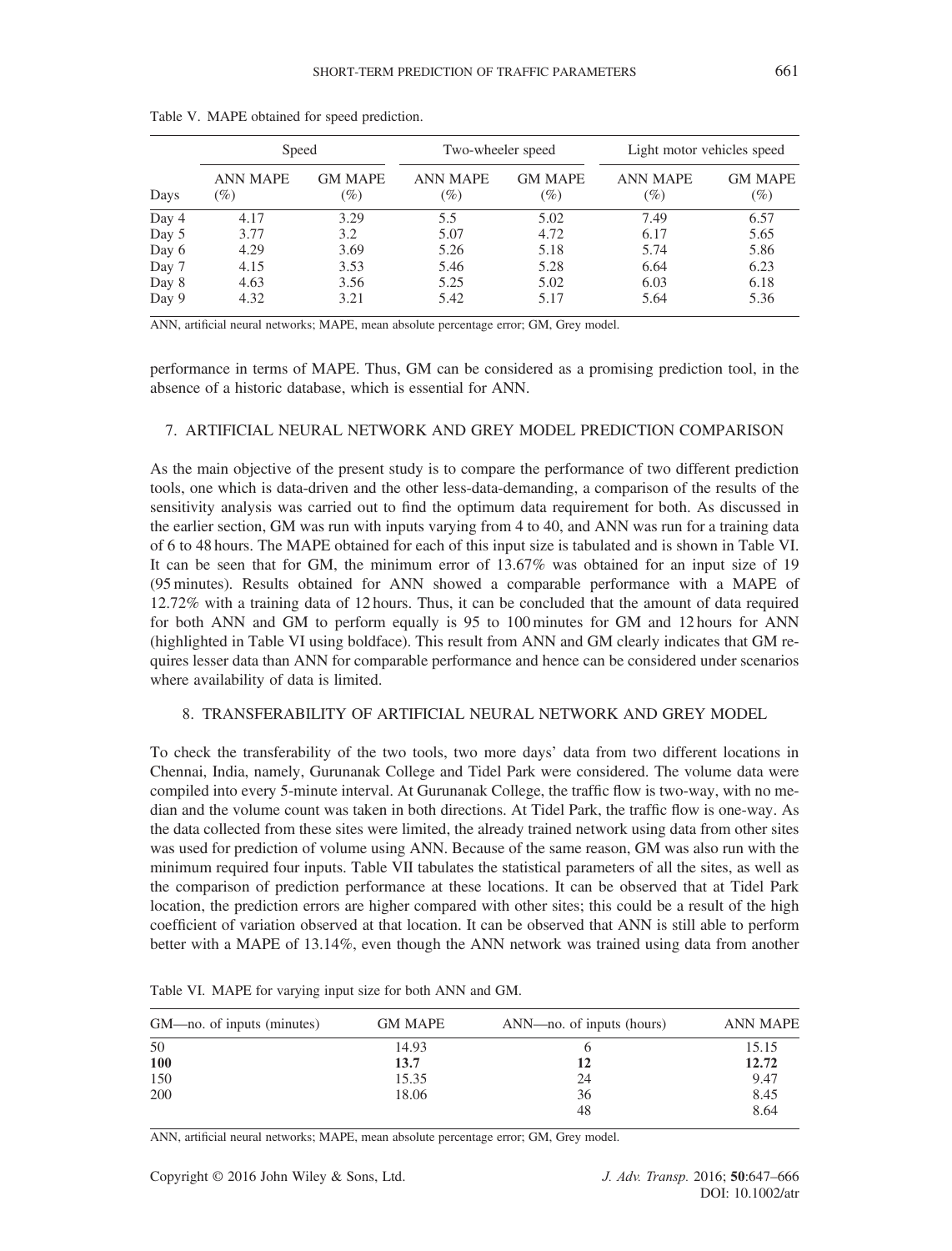| Site details                                                 | Hourly<br>volume<br>(vehicles/hour) | Mean<br>(vehicles/<br>minute) | Standard<br>deviation<br>(vehicles/minute) | Coefficient<br>of variation<br>(%) | <b>GM</b><br><b>MAPE</b><br>$(\%)$ | <b>ANN</b><br><b>MAPE</b><br>$(\%)$ |
|--------------------------------------------------------------|-------------------------------------|-------------------------------|--------------------------------------------|------------------------------------|------------------------------------|-------------------------------------|
| Tidel Park (Morning peak—<br>$8:00$ to $8:45$ hours)         | 2250                                | 38                            | 11                                         | 29.68                              | 22.88                              | 13.14                               |
| Perungudi (Morning peak—<br>$8:00$ to $8:45$ hours)          | 3550                                | 60                            | 13                                         | 22.43                              | 10.43                              | 9.41                                |
| Gurunanak College (Evening)<br>$peak$ —17:30 to 18:15 hours) | 2830                                | 48                            | 8                                          | 16.97                              | 11.9                               | 10.54                               |
| Perungudi (Evening peak—<br>17:30 to 18:15 hours)            | 4070                                | 68                            | 11                                         | 16.06                              | 9.2                                | 4.7                                 |

Table VII. Descriptive statistics of volume data from different location.

ANN, artificial neural networks; MAPE, mean absolute percentage error; GM, Grey model.



Figure 9. Comparison of predicted and actual volume for a highway location. GM, Grey model.

location. This may be due to the fact that all these roads are urban arterials of the same city and hence having comparable characteristics. The volumes were compared and were found to be in comparable ranges during corresponding periods.

The prediction performance of GM was tested for a highway traffic also. For this, data were collected in a highway near Achrapakkam, Chennai (National Highway 45). Because of data collection difficulty, data were collected only for a 3-hour period (from 7:45 to 11:00 hours). The traffic flow prediction was carried out using five inputs because of the limited data, and the results obtained are shown in Figure 9.

Figure 9 shows the actual and predicted flows and the corresponding MAPE obtained was 16.9%, which is consistent with MAPE obtained from the urban locations analysed earlier. Thus, in the preliminary analysis, the performance seems to be comparable for the arterial and highway data. However, further analysis can be carried out with more data for arriving at the final conclusion. Because of data constraint, the highway data were not tested using ANN.

## 9. SUMMARY AND CONCLUSION

The aim of the present study was to compare the performance of data-driven and less-data-demanding tools for the traffic parameter prediction problem. ANN and GM were selected as sample tools. Shortterm prediction of parameters such as volume and speed was carried out using ANN and GM, and the performances were compared. Classified parameters were also considered for prediction with two major classes—two wheelers and LMVs.

Sensitivity analyses were carried out first to identify the optimum inputs to be used for these methods. The results obtained from the sensitivity analyses showed that the optimum number of inputs for GM is 19 (95 minutes). For ANN, the optimum size of training data was found to be 36 hours. Using these inputs, predictions were carried out. The prediction results showed comparable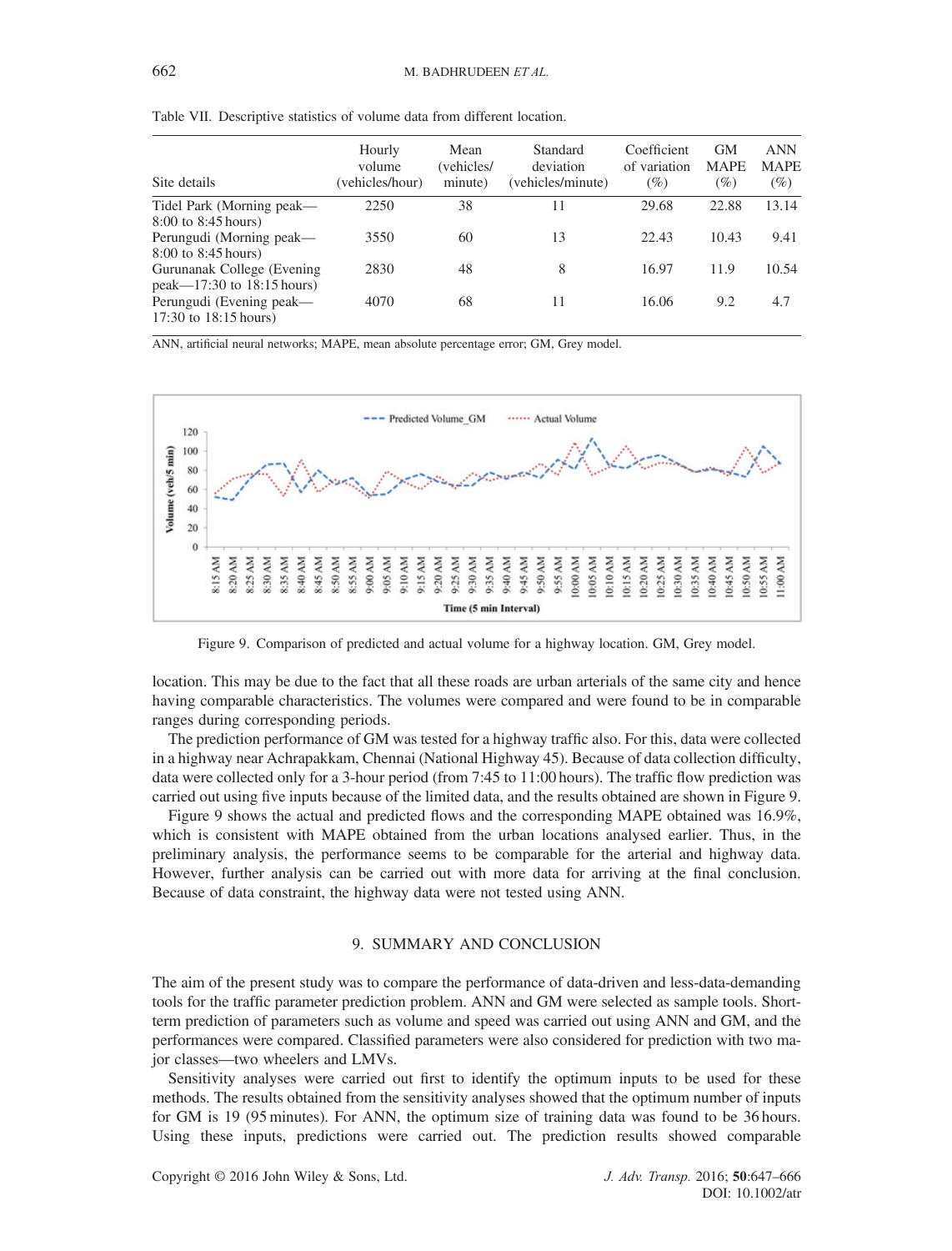performance from both the methods, with slight advantage to GM. Both the methods were able to follow the variations in the original data fairly well. The MAPE for volume prediction was found to be 7% to 17% for ANN and 6% to 14% for GM. For speed prediction, it varied from 3% to 8% for ANN and 3% to 7% for GM. The lesser MAPE for speed prediction is assumed to be a result of lesser variation in the data. Thus, the overall performance of both the methods is comparable, showing GM also to be a promising tool for traffic prediction problems along with ANN.

Comparison of input requirement of both the methods showed that, to obtain an identical performance by ANN and GM, ANN required 12 hours of data to train the network whereas GM required only around 95 to 100 minutes of data. Thus, considering the lesser input requirement of GM, it can be considered over ANN in situations where historic database is limited. Other prediction techniques such as support vector machines or dynamical systems approach can be applied to the same problem and performance can be compared and this will be considered as a possible future task.

# 10. LIST OF SYMBOLS AND ABBREVIATIONS

10.1. Symbols

| $\boldsymbol{p}$                                                    | Scalar input                                   |
|---------------------------------------------------------------------|------------------------------------------------|
| $\mathcal W$                                                        | Scalar weight                                  |
| $b$ (Figure 1)                                                      | Bias value                                     |
| f()                                                                 | Transfer function                              |
| <i>n</i> (Figure 1)                                                 | Net input                                      |
| $\boldsymbol{n}$                                                    | Order of the difference equation               |
| h                                                                   | Number of variables used in Grey Model         |
| $X^{(0)}(k)$                                                        | Raw data series                                |
| $X^{(1)}(k)$                                                        | Accumulating generation operation data series  |
| a                                                                   | Development coefficient                        |
| b                                                                   | Grey input                                     |
| z(k)                                                                | Mean of two adjacent values in the data series |
| B                                                                   | Data matrix                                    |
| $Y_n$                                                               | Constant term vector                           |
| $\overline{\Omega}^{\widetilde{\mathbf{T}}}$<br>$\widehat{X}^{(1)}$ | Transpose of a matrix                          |
|                                                                     | Predicted data for $X^{(1)}$ series            |
| $\widehat{X}^{(0)}$                                                 | Predicted data for $X^{(0)}$ series            |
|                                                                     |                                                |

# 10.2. Abbreviations

| <b>ANN</b>  | Artificial Neural Network                |
|-------------|------------------------------------------|
| <b>GM</b>   | Grey Model                               |
| $k-NN$      | K Nearest Neighbour                      |
| <b>SVM</b>  | <b>Support Vector Machine</b>            |
| <b>RBF</b>  | Radial Basis Function                    |
| <b>BP</b>   | <b>Back Propagation</b>                  |
| Tx          | Transmitter end of the sensor            |
| Rx          | Receiver end of the sensor               |
| IR.         | Infra Red                                |
| LMV         | <b>Light Motor Vehicles</b>              |
| <b>HMV</b>  | <b>Heavy Motor Vehicles</b>              |
| <b>MAPE</b> | Mean Absolute Percentage Error           |
| AGO         | <b>Accumulating Generation Operator</b>  |
| <b>IAGO</b> | Inverse Accumulating Generation Operator |
| kmph        | Kilometer per hour                       |
| no.         | Number                                   |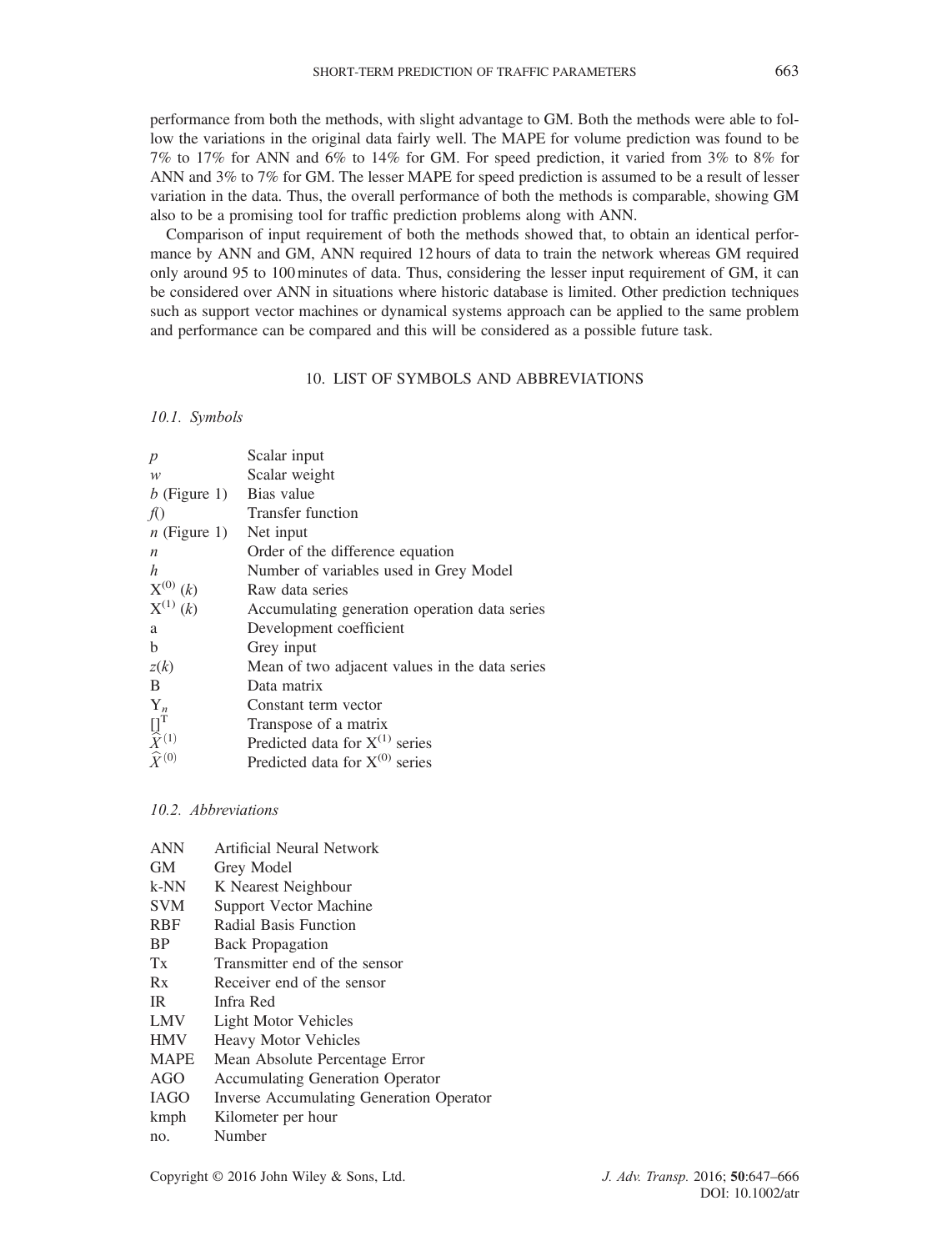#### ACKNOWLEDGGEMENTS

The authors acknowledge the support for this study as part of the sub-project CIE/10-11/169/IITM/ LELI under the Centre of Excellence in Urban Transport project funded by the Ministry of Urban Development, Government of India, through letter no. N-11025/30/2008-UCD.

#### **REFERENCES**

- 1. Deng J. Introductions to Grey system theory. The Journal of Grey System 1989; 1(1): 1–24.
- 2. Liu S, Forrest J, Yang Y. A brief introduction to Grey systems theory. IEEE International Conference on Grey Systems and Intelligent Services (GSIS), Nanjing, China, September 2011; 1–9. DOI: 10.1109/GSIS.2011.6044018.
- 3. VanLint JWC, Hoogendoorn SP VanZuylen HJ. Accurate freeway travel time prediction with state-space neural networks under missing data. Transportation Research Part C: Emerging Technologies 2005; 13(5–6): 347–369.
- 4. Liu H, VanLint H, VanZuylen H, Zhang K. Two distinct ways of using Kalman filters to predict urban arterial travel time. Proceedings of the IEEE Intelligent Transportation Systems Conference, Toronto, Canada, September 2006; 845–850. DOI: 10.1109/ITSC.2006.1706849.
- 5. Zhang Y, Liu Y. Analysis of peak and off peak forecasts using combined models. Journal of Advanced Transportation 2011; 45(1): 21–37.
- 6. Kwon J, Coifman B Bickel P. Day-to-day travel time trends and travel time prediction from loop detector data. Transportation Research Record 1717; 2000: 120–129.
- 7. Zhang X, Rice JA. Short term travel time prediction. Transportation Research Part C: Emerging Technologies 2003; 11(3–4): 187–210.
- 8. Rice J, van Zwet E. A simple and effective method for predicting travel times on freeways. IEEE Transactions on Intelligent Transport Systems 2004; 5(3): 200–207.
- 9. Lee S, Lee YI Cho B. Short-term travel speed prediction models in car navigation systems. Journal of Advanced Transportation 2006; 40(2): 122–139.
- 10. Chang H, Park D, Lee S, Lee H Baek S. Dynamic multi interval bus travel time prediction using bus transit data. Transportmetrica 2010; 6(1): 19–38.
- 11. Guin A. Travel time prediction using a seasonal autoregressive integrated moving average time series model. Proceedings of the IEEE Intelligent Transportation Systems Conference, Toronto, Canada, September 2006; 493–498. DOI: 10.1109/ ITSC.2006.1706789.
- 12. Xia J. Dynamic freeway travel time prediction using single loop detector and incident data. PhD Dissertation. University of Kentucky, Lexington, USA. 2006.
- 13. Liu X, Chien SI Chen M. An adaptive model for highway travel time prediction. Journal of Advanced Transportation 2014; 48(6): 642–654.
- 14. Kisgyorgy L, Rilett LR. Travel time prediction by advanced neural network. Periodica Polytechnica Ser. Civ. Eng 2002; 46(1): 15–32.
- 15. Lam WHK, Xu J. Estimation of AADT from short period counts in Hong Kong: a comparison between neural network method and regression analysis. Journal of Advanced Transportation 2000; 34(2): 249–268.
- 16. Shen L. Freeway travel time estimation and prediction using dynamic neural networks. PhD Dissertation. Florida International University, Miami, Florida, USA. 2008.
- 17. Yu J, Chang GL, Ho HW, Liu Y. Variation based online travel time prediction using clustered neural networks. 11th International IEEE Conference on Intelligent Transportation Systems, Beijing, China, October 2008; 85–90. DOI: 10.1109/ITSC.2008.4732594.
- 18. Zou N, Wang J, Chang GL. A reliable hybrid prediction model for real-time travel time prediction with widely spaced detectors. Proceedings of the 11th International IEEE Conference on Intelligent Transportation Systems; Beijing, China, October 2008; 91–96. DOI: 10.1109/ITSC.2008.4732664.
- 19. Liu H, VanLint HWC, VanZuylen HJ. Neural network based traffic flow model for urban arterial travel time prediction. Proceedings of the 86th Annual Transportation Research Board Meeting, Washington D.C., USA, January 2007.
- 20. VanLint JWC. Online learning solutions for freeway travel time prediction. IEEE Transactions on Intelligent Transportation Systems 2008; 9(1): 38–47.
- 21. Zhu G, Wang X. Study on route travel time prediction based on RBF neural network. First International Workshop on Education Technology and Computer Science, Wuhan, Hubei, China, March 2009; 1118–1122. DOI: http://doi. ieeecomputersociety.org/ 10.1109/ETCS.2009.517.
- 22. Lee Y. Freeway travel time forecast using artificial neural networks with cluster method. 12th International Conference on Information Fusion, Seattle, WA, USA, July 2009; 1331–1338.
- 23. Ozkurt C, Camci F. Automatic traffic density estimation and vehicle classification for traffic surveillance systems using neural networks. Mathematical and Computational Application 2009; 14(3): 187–196.
- 24. Cetiner BG, Sari M Borat O. A neural network based traffic-flow prediction model. Mathematical and Computational Applications 2010; 15(2): 269–278.
- 25. Mazloumi E, Rose G, Currie G Sarvi M. An integrated framework to predict bus travel time and its variability using traffic flow data. Journal of Intelligent Transport Systems: Technology, Planning, and Operations 2011; 15(2): 75-90.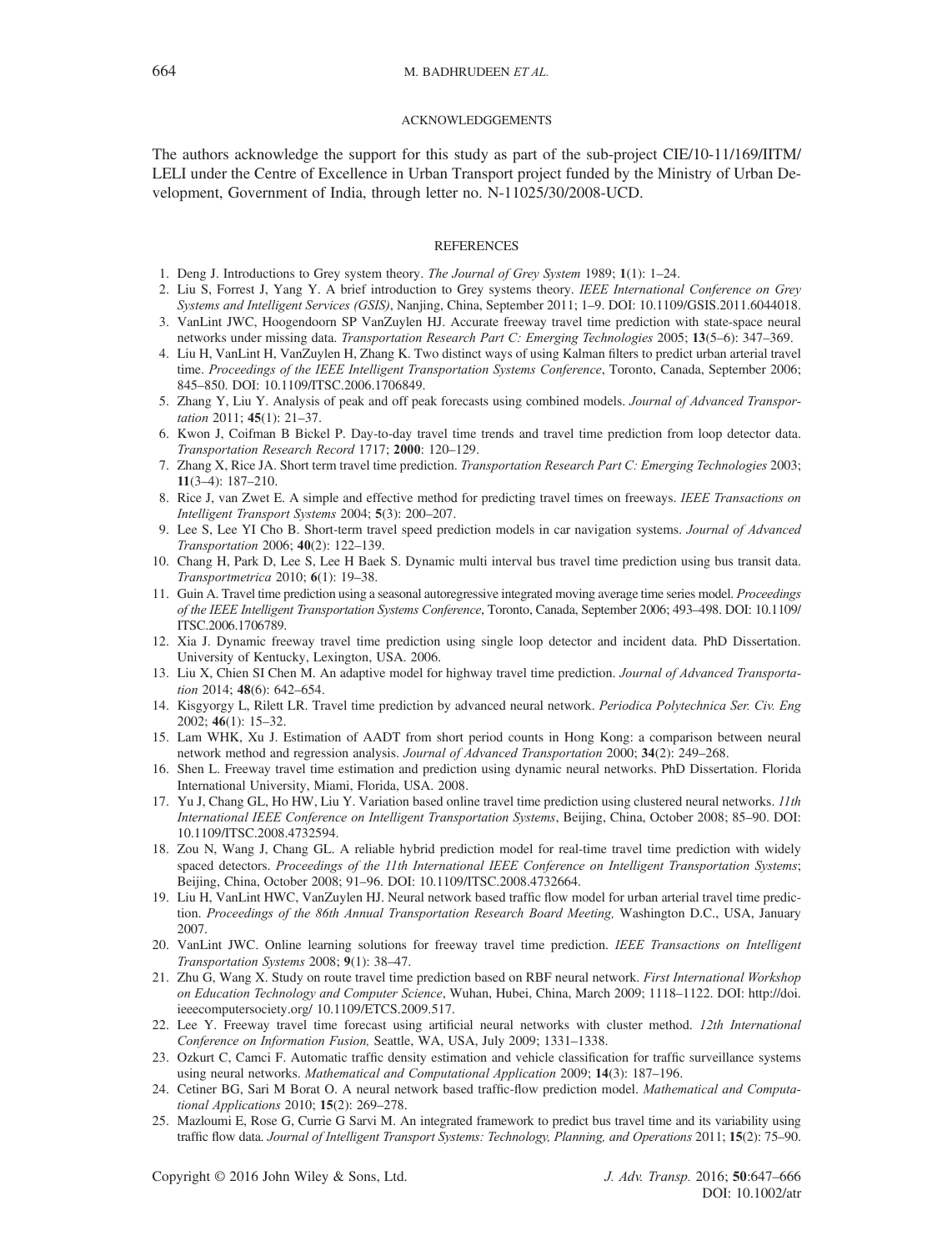- 26. Chen M, Yaw J, Chien SI Liu X. Using automatic passenger counter data in bus arrival time prediction. Journal of Advanced Transportation 2007; 41(3): 267–283.
- 27. Yaghini M, Khoshraftar MM Seyedabadi M. Railway passenger train delay prediction via neural network model. Journal of Advanced Transportation 2013; 47(3): 355–368.
- 28. Bagloee SA, Cedar A Bozic C. Effectiveness of en-route traffic information in developing countries using conventional discrete choice and neural-network models. Journal of Advanced Transportation 2014; 48(6): 486–506.
- 29. Chen M, Chien S. Dynamic freeway travel time prediction using probe vehicle data: link based versus path based. Transportation Research Board 80th Annual meeting, Washington DC, USA, January 2001.
- 30. Chien SI, Kuchipudi CM. Dynamic travel time prediction with real time and historic data. Journal of Transportation Engineering 2003; 129(6): 608–616.
- 31. Gong Y, Zhang Y. Research of short term traffic volume prediction based on Kalman filtering. 6th International Conference on Intelligent Networks and Intelligent Systems (ICINIS), Shenyang, China, November 2013; 99–102.
- 32. Okutani I, Stephanedes YJ. Dynamic prediction of traffic volume through Kalman filtering theory. Transportation Research Part B: Methodological 1984; 18(1): 1–11. DOI:10.1016/0191-2615(84)90002-X.
- 33. Wang Y, Papageorgiou M. Real-time freeway traffic state estimation based on extended Kalman filter: a general approach. Transportation Research Part B: Methodological 2005; 39(2): 141–167. DOI:10.1016/j.trb.2004.03.003.
- 34. Vanajakshi L, Subramanian SC Sivanandan R. Travel time prediction under heterogeneous traffic conditions using global positioning system data from buses. IET Intelligent Transport Systems 2009; 3(1): 1–9. DOI:10.1049/ietits:20080013.
- 35. Zhang X, Onieva E, Perallos A, Osaba E Lee VCS. Hierarchical fuzzy rule-based system optimized with genetic algorithms for short term congestion prediction. Transportation Research Part C: Emerging Technologies 2014; 43(1): 127–142. DOI:10.1016/j.trc.2014.02.013.
- 36. Soriguera F, Robuste F. Highway travel time accurate measurement and short term prediction using multiple data sources. Transportmetrica 2011; 7(1): 85–109.
- 37. Yin H, Wong SC, Xu J Wong CK. Urban traffic flow prediction using a fuzzy neural approach. Transportation Research Part C: Emerging Technologies 2002; 10(2): 85–98. DOI:10.1016/S0968-090X(01)00004-3.
- 38. Sharma B, Katiyar VK Gupta AK. Fuzzy logic model for the prediction of traffic volume in weekdays. International Journal of Computer Applications 2014; 107(17): 1–6. DOI:10.5120/18840-0026.
- 39. Yu B, Yang ZZ, Chen K Yu B. Hybrid model for prediction of bus arrival times at next station. Journal of Advanced Transportation 2014; 44(6): 193–204.
- 40. Yu C, Lam KC. Applying multiple kernel learning and support vector machine for solving the multi-criteria and nonlinearity problems of traffic flow prediction. Journal of Advanced Transportation 2014; 48(3): 250–271.
- 41. Vanajakshi L, Rilett LR. Support vector machine technique for the short term prediction of travel time. IEEE Intelligent Vehicles Symposium, Istanbul, Turkey, June 2007; 600–605. DOI: 10.1109/IVS.2007.4290181.
- 42. Neto MC, Jeong YS, Jeong MK Han LD. Online-SVR for short-term traffic flow prediction under typical and atypical traffic conditions. Expert Systems with Applications 2009; 36(3): 6164–6173. DOI:10.1016/j.eswa.2008.07.069.
- 43. Zhang Y, Liu Y. Traffic forecasting using least squares support vector machines. Transportmetrica 2009; 5(3): 193–213. DOI:10.1080/18128600902823216.
- 44. Hsu LC. Applying the Grey prediction model to the global integrated circuit industry. Technological Forecasting and Social Changes 2003; 70(6): 563–574.
- 45. Lin Y, Liu S. A historical introduction to Grey system theory. IEEE International Conference on Systems Man and Cybernetics 2004; 3: 2403–2408.
- 46. Hui S, Yang F, Li Z, Liu Q Dong J. Application of Grey system theory to forecast the growth of larch. International Journal of Information and System Sciences 2009; 5(3–4): 522–527.
- 47. Askari M, Askari H. Time series Grey system prediction based models: gold price forecasting. Trends in Applied Sciences Research 2011; 6(11): 1287–1292.
- 48. Vishnu B, Syamala P. Grey model for stream flow prediction. Aceh International Journal of Science and Technology 2012; 1(1): 14–19.
- 49. Feng SJ, Ma YD, Song ZL Ying J. Forecasting the energy consumption of China by the Grey prediction model. Energy Sources, Part B: Economics, Planning and Policy 2012; 7(4): 376–389.
- 50. Mei HC, Hua SW Cong XX. Research on construction and application of the GM(1,1) forecast model of Olympics track and field achievements. Grey Systems: Theory and Application 2012; 2(2): 178–196.
- 51. Delcea C, Bradea L, Maracine V, Scarlat E Cotfas LA. GM (1,1) in bankruptcy forecasting. Grey Systems: Theory and Application 2013; 3(3): 250–265.
- 52. Zhang Q, Chen R. Application of metabolic GM(1,1) model in financial repression approach to the financing difficulty of the small and medium-sized enterprises. Grey Systems: Theory and Application 2014; 4(2): 311–320.
- 53. Sun YC, Zhenguo SZ. Application of grey models to traffic flow prediction at non detector intersection. Journal of Southeast University (Natural Science Edition) 2002.
- 54. Mao M, Chirwa EC. Combination of Grey model GM (1,1) with three point moving average for accurate vehicle fatality risk prediction. International Journal of Crashworthiness 2005; 10(6): 635–642.
- 55. Xu X, Chen B Gan F. Traffic safety evaluations based on Grey systems theory and neural network. Proceedings of World Congress on Computer Science and Information Engineering 2009; 5: 603–607.
- 56. Zhang Y. Predicting model of traffic volume based on Grey–Markov. CCSE- Modern Applied Science 2010; 4(3): 46–50.